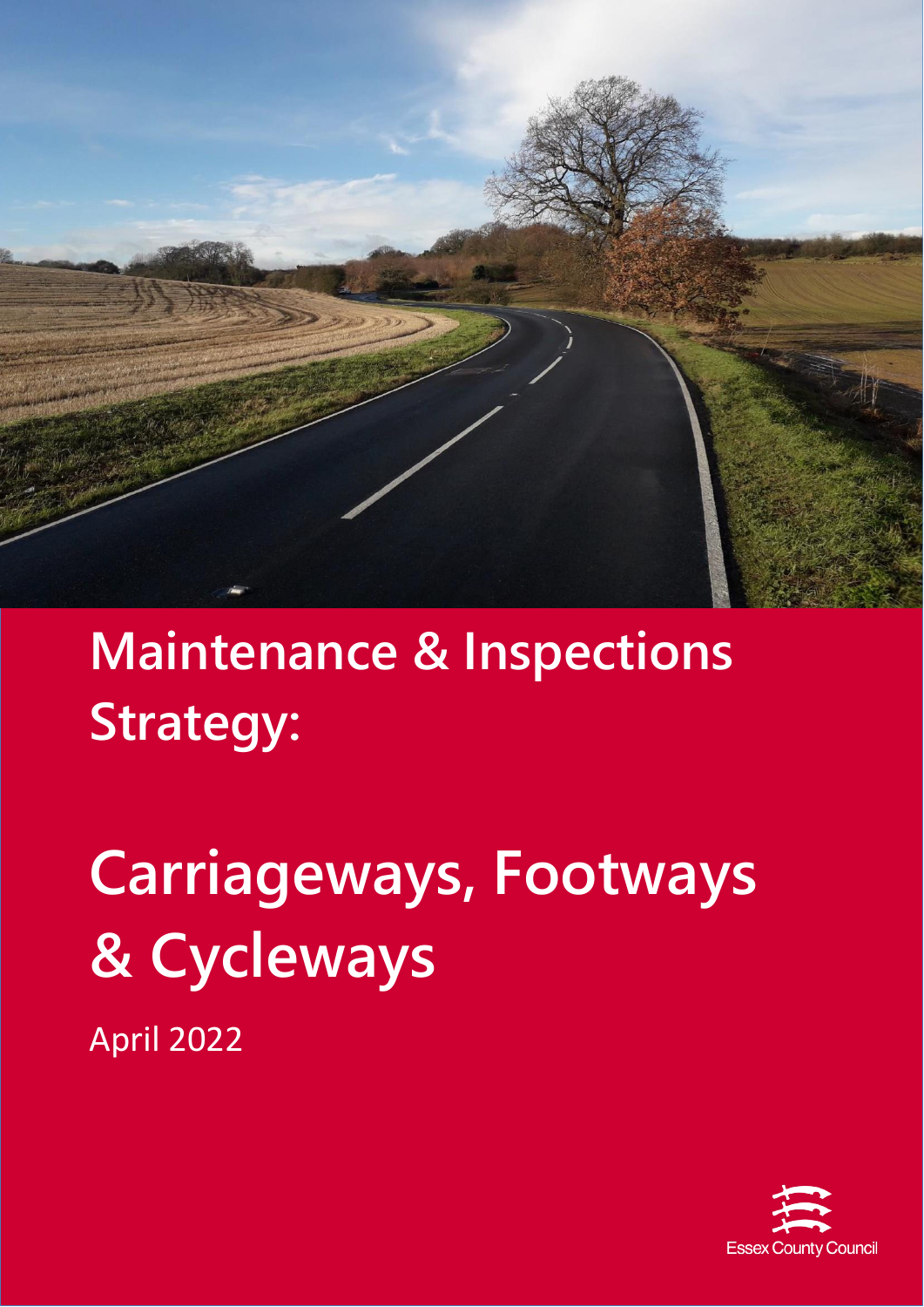| <b>Document Title</b> | Carriageways, Footways & Cycleways Strategy |
|-----------------------|---------------------------------------------|
| <b>Status</b>         | Final                                       |
| <b>Issue date</b>     | April 2022                                  |
| <b>Revision Date</b>  | <b>July 2022</b>                            |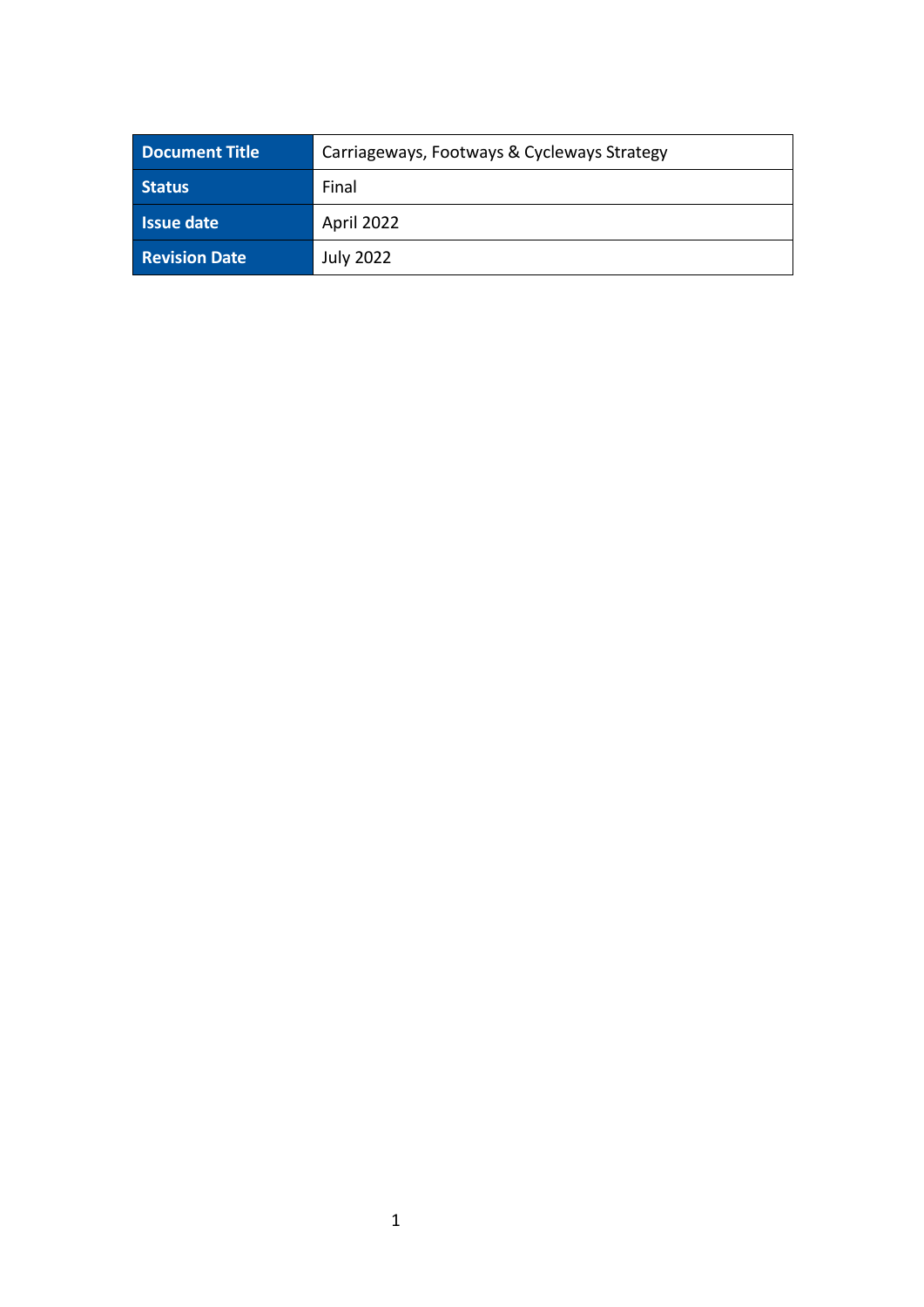# **Contents**

|        | Maintenance & Inspections Strategy: Carriageway, Footway and Cycleway  3 |
|--------|--------------------------------------------------------------------------|
| 1.1.   |                                                                          |
| 1.2.   |                                                                          |
|        |                                                                          |
| 1.2.2. |                                                                          |
| 1.2.3. |                                                                          |
|        |                                                                          |
| 1.3.1. | General Principles for completion of Safety Inspections  9               |
| 1.3.2. |                                                                          |
| 1,3,3. |                                                                          |
| 1.4    | Items to be inspected and their Investigatory Levels 11                  |
| 1.5.   |                                                                          |
| 1.5.1. |                                                                          |
| 1.5.2. |                                                                          |
| 1.5.3. |                                                                          |
| 1.6.   |                                                                          |
| 1.6.1. |                                                                          |
| 1.6.2. |                                                                          |
| 1.6.3. |                                                                          |
| 1.6.4. |                                                                          |
| 1.6.5. |                                                                          |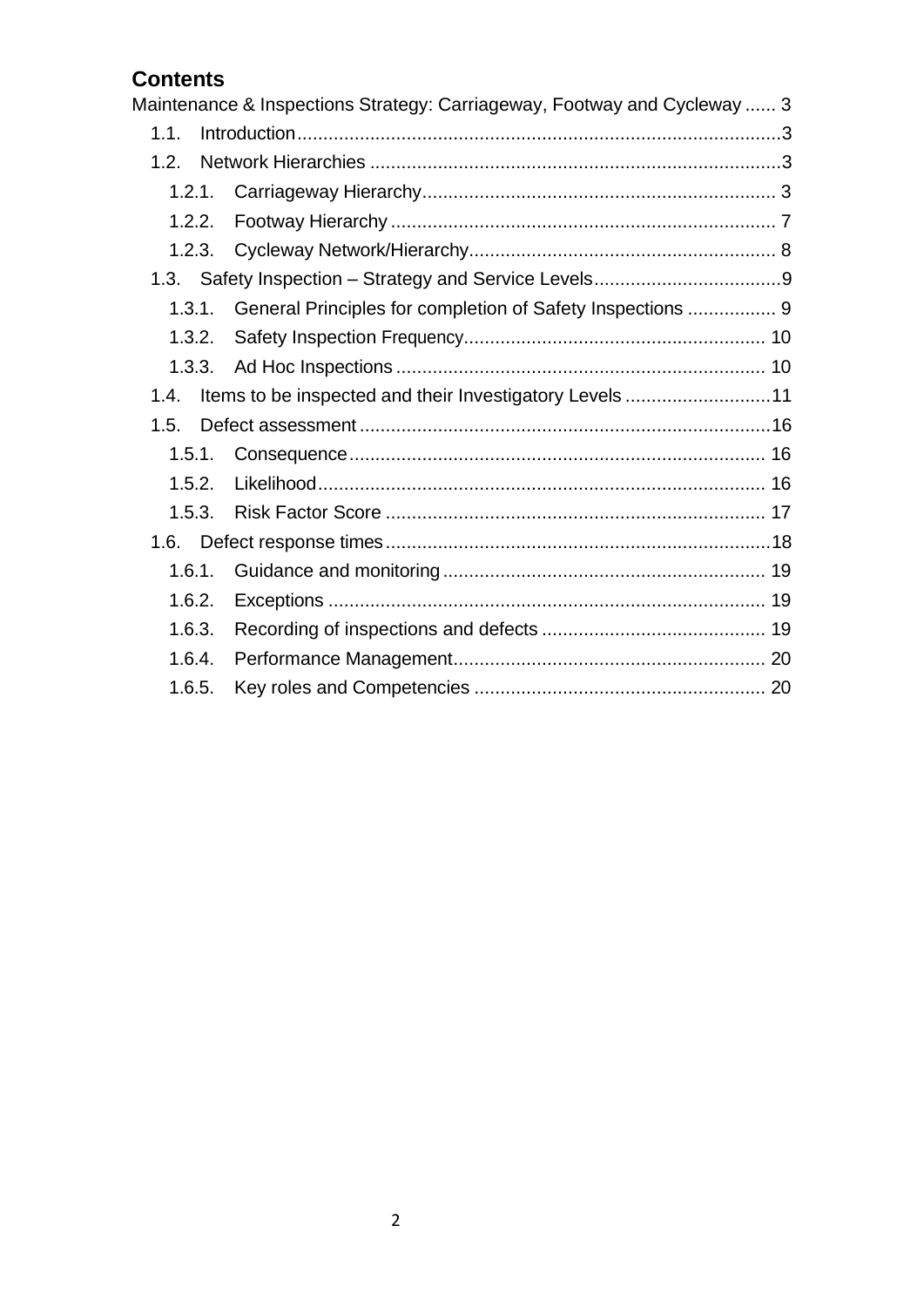# <span id="page-3-0"></span>**Maintenance & Inspections Strategy: Carriageway, Footway and Cycleway**

# **1.1. Introduction**

<span id="page-3-1"></span>The Essex County Council Highways Carriageway, Footway and Cycleway Maintenance & Inspections Strategy has been fundamentally reviewed with maintenance engineers, inspectors and other practitioners to take account of the recommendations and best practice set out in the October 2016 "Well-managed Highway Infrastructure: A Code of Practice".

The Code of Practice is designed to promote the adoption of an integrated asset management approach to highway infrastructure based on the establishment of local levels of service through risk-based assessment.

This document supports the overarching Essex County Council Highways Maintenance Policy sets out and describes the service levels relating to our riskbased approach to managing how it organises, inspects and maintains the Carriageway, Footway and Cycleway Network it is responsible for.

Alongside this strategy will be supporting documents that sets down the process & procedures to be operated.

This strategy covers the following key areas:

- Network Hierarchies
- Inspections
- Defect Investigatory levels
- Items for Inspection
- Defect Assessments
- Response times

# **1.2. Network Hierarchies**

# **1.2.1. Carriageway Hierarchy**

<span id="page-3-3"></span><span id="page-3-2"></span>The functional route hierarchy (County Road Network) placed the roads under the responsibility of Essex County Council Highways into three hierarchies:

- Primary Route 1(PR1)
- Primary Route 2 (PR2)
- Local Roads

These routes created a network that better reflected the asset usage in Essex compared to the national classifications, that enables the Council prioritisation of maintenance and network decisions with greater accuracy ensuring a better flow for commerce, goods and people.

Overleaf is a table outlining the national carriageway classification types and how they transpose into the County Road Network hierarchies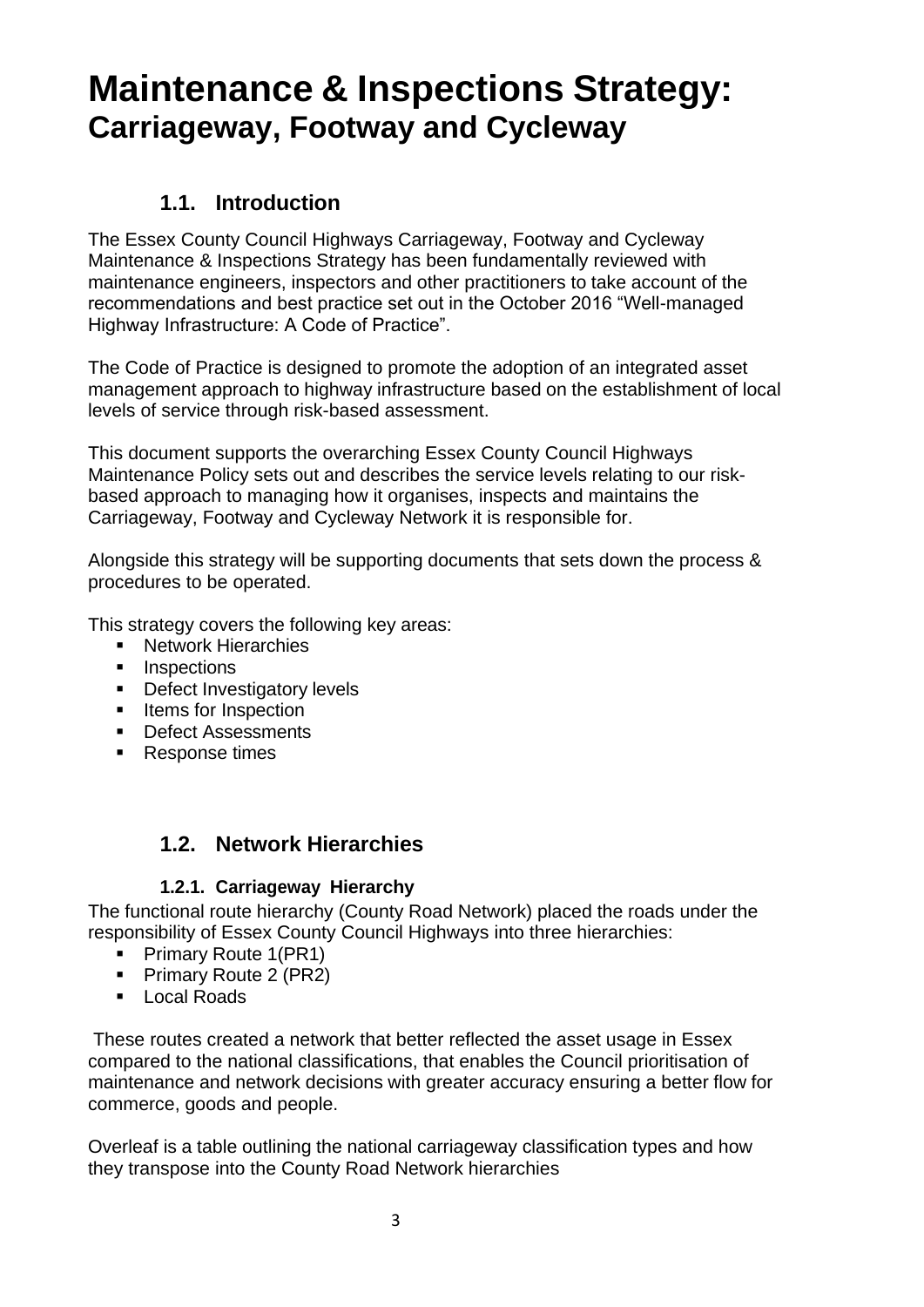| County/Local<br>Route | <b>County/Local Hierarchy</b>                                                                                                                                                                                                                                                                                                                                                               | Category       | Hierarchy<br><b>Description</b> | <b>Type of Road General</b><br>description                                           | <b>Description</b>                                                                                                                                                                                                                                                                                                                                                                                                                                                                                                                                                                                                                                                                                                                                                         |
|-----------------------|---------------------------------------------------------------------------------------------------------------------------------------------------------------------------------------------------------------------------------------------------------------------------------------------------------------------------------------------------------------------------------------------|----------------|---------------------------------|--------------------------------------------------------------------------------------|----------------------------------------------------------------------------------------------------------------------------------------------------------------------------------------------------------------------------------------------------------------------------------------------------------------------------------------------------------------------------------------------------------------------------------------------------------------------------------------------------------------------------------------------------------------------------------------------------------------------------------------------------------------------------------------------------------------------------------------------------------------------------|
|                       | PR1 - These are routes that we acknowledge are our busiest in<br>Essex. The roads that form this network are those that carry<br>large volumes of higher speed traffic through and around the<br>County. It is essential that traffic on these routes remains free<br>flowing, that they are maintained to the higher standards, and<br>that unnecessary obstructions are removed promptly. | $\mathbf{1}$   | Motorway                        | Limited access motorway<br>regulations apply                                         | Routes for fast moving long distance traffic.<br>Fully grade separated and restrictions on use.<br>These are not maintained by Essex County<br>Council.                                                                                                                                                                                                                                                                                                                                                                                                                                                                                                                                                                                                                    |
| County<br>Route       |                                                                                                                                                                                                                                                                                                                                                                                             |                | Radial<br>Feeders               | Final journey route into or<br>out of town centres                                   | These routes feed traffic to and from the inter-<br>urban routes (to their final destination) and<br>carry large volumes of traffic during the peak<br>hours when people are trying to access/leave<br>town centres. They will normally be developed<br>areas in towns and village centres. It is<br>essential that traffic on these routes remains<br>free flowing, that they are maintained to the<br>highest standards, and that unnecessary<br>obstructions are removed promptly. They will<br>normally have car park guidance systems and<br>traffic signals to aid the flow of traffic and<br>manage areas of conflict between the different<br>modes and hierarchies. Therefore it will be<br>necessary to check and, if required, adjust the<br>systems regularly. |
|                       |                                                                                                                                                                                                                                                                                                                                                                                             | $\overline{2}$ | Strategic<br>Route              | Trunk and some Principal<br>'A' roads between primary<br>destinations.               | Routes for fast moving long distance traffic<br>with little frontage access or pedestrian traffic.<br>Speed limits are usually in excess of 40 mph<br>and there are few junctions. Pedestrian<br>crossings are either segregated or controlled<br>and parked vehicles are generally prohibited.                                                                                                                                                                                                                                                                                                                                                                                                                                                                            |
|                       |                                                                                                                                                                                                                                                                                                                                                                                             | 3a             | Main<br>Distributor             | Major Urban Network and<br>Inter-Primary Links.<br>Short-medium distance<br>traffic. | Routes between Strategic Routes and linking<br>urban centres to the strategic network with<br>limited frontage access. In urban areas speed<br>limits are usually 40 mph or less, parking is<br>restricted at peak times and there are positive<br>measures for pedestrian safety.                                                                                                                                                                                                                                                                                                                                                                                                                                                                                         |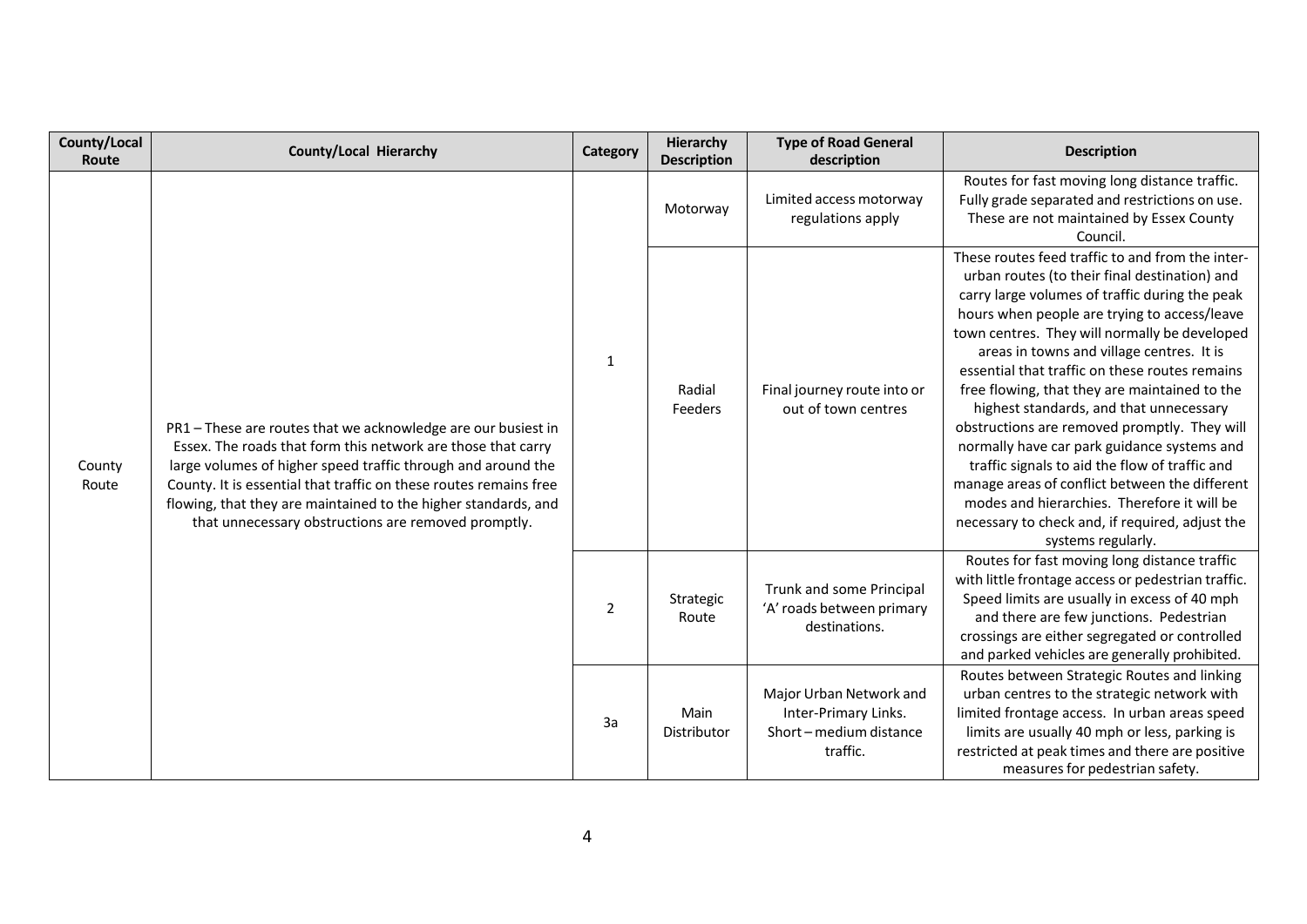| County/Local<br>Route | <b>County/Local Hierarchy</b>                                                                                                                                                                                                                                                                                                                                                                                                                                                         | Category       | Hierarchy<br><b>Description</b> | <b>Type of Road General</b><br>description                                                                                                           | <b>Description</b>                                                                                                                                                                                                                                                                                                                                                            |
|-----------------------|---------------------------------------------------------------------------------------------------------------------------------------------------------------------------------------------------------------------------------------------------------------------------------------------------------------------------------------------------------------------------------------------------------------------------------------------------------------------------------------|----------------|---------------------------------|------------------------------------------------------------------------------------------------------------------------------------------------------|-------------------------------------------------------------------------------------------------------------------------------------------------------------------------------------------------------------------------------------------------------------------------------------------------------------------------------------------------------------------------------|
|                       | PR2 - The remaining County Routes as defined in the LSA.<br>Although not as important as the Priority 1 routes, the Priority 2<br>routes still perform an essential traffic management<br>distributary function between the local network and Priority<br>One County Routes. They will be accessed by a number of<br>different types of user including local buses. Therefore,<br>motorised vehicular traffic will generally take precedence over<br>the other modes on these routes. | 3 <sub>b</sub> | Secondary<br>Distributor        | Classified Road (B and C<br>class) and unclassified<br>urban bus<br>routes carrying local traffic<br>with frontage access and<br>frequent junctions. | In rural areas these roads link the larger<br>villages and HGV generators to the Strategic<br>and Main Distributor Network. In built up<br>areas these roads have 30 mph speed limits<br>and very high levels of pedestrian activity with<br>some crossing facilities including zebra<br>crossings. On-street parking is generally<br>unrestricted except for safety reasons. |
|                       |                                                                                                                                                                                                                                                                                                                                                                                                                                                                                       | $\overline{2}$ | Strategic<br>Route              | Trunk and some Principal<br>'A' roads between primary<br>destinations                                                                                | Routes for fast moving long distance traffic<br>with little frontage access or pedestrian traffic.<br>Speed limits are usually in excess of 40 mph<br>and there are few junctions. Pedestrian<br>crossings are either segregated or controlled<br>and parked vehicles are generally prohibited.                                                                               |
|                       |                                                                                                                                                                                                                                                                                                                                                                                                                                                                                       | 3a             | Main<br>Distributor             | Major Urban Network and<br>Inter-Primary Links.<br>Short-medium distance<br>traffic                                                                  | Routes between Strategic Routes and linking<br>urban centres to the strategic network with<br>limited frontage access. In urban areas speed<br>limits are usually 40 mph or less, parking is<br>restricted at peak times and there are positive<br>measures for pedestrian safety.                                                                                            |
|                       |                                                                                                                                                                                                                                                                                                                                                                                                                                                                                       | 3 <sub>b</sub> | Secondary<br>Distributor        | Classified Road (B and C<br>class) and unclassified<br>urban bus routes carrying<br>local traffic with frontage<br>access and frequent<br>junctions. | In rural areas these roads link the larger<br>villages and HGV generators to the Strategic<br>and Main Distributor Network. In built up<br>areas these roads have 30 mph speed limits<br>and very high levels of pedestrian activity with<br>some crossing facilities including zebra<br>crossings. On-street parking is generally<br>unrestricted except for safety reasons. |
|                       |                                                                                                                                                                                                                                                                                                                                                                                                                                                                                       | 4a             | Link Road                       | Roads linking between the<br>Main and Secondary<br>Distributor Network with<br>frontage access and<br>frequent junctions.                            | In rural areas these roads link the smaller<br>villages to the distributor roads. They are of<br>varying width and not always capable of<br>carrying two way traffic. In urban areas they<br>are residential or industrial inter-connecting<br>roads with 30mph speed limits, random                                                                                          |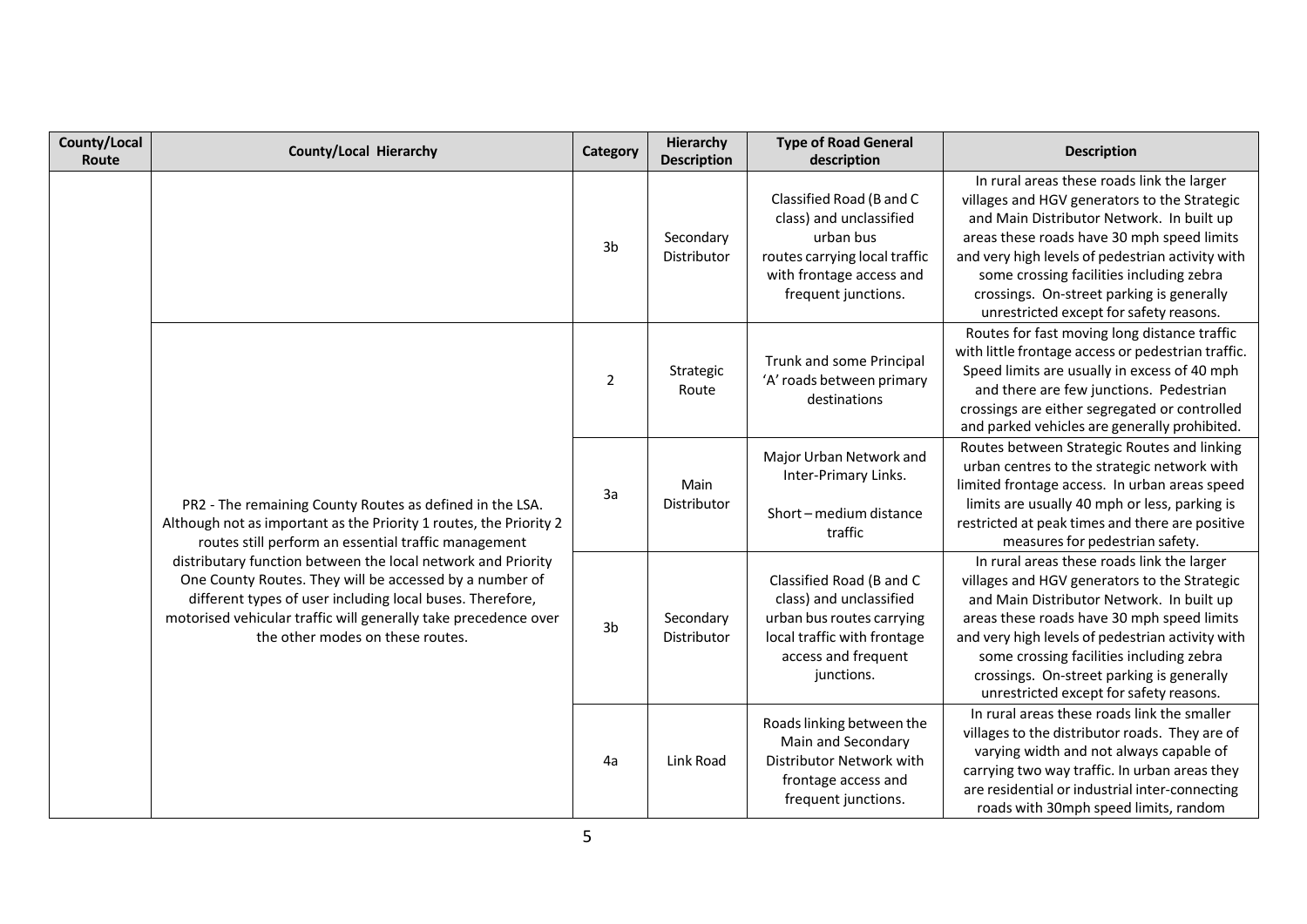| County/Local<br><b>Route</b>                                                                                                                                                                                                                                  | <b>County/Local Hierarchy</b>                                                                                                                                                                                                                                                                                                                                                                                                                                                                                                                                                                                                 | Category       | <b>Hierarchy</b><br><b>Description</b>                                                                                    | <b>Type of Road General</b><br>description                                                                                                                                                                                                                                                                                                | <b>Description</b>                                                                                                                                                                                                                                          |
|---------------------------------------------------------------------------------------------------------------------------------------------------------------------------------------------------------------------------------------------------------------|-------------------------------------------------------------------------------------------------------------------------------------------------------------------------------------------------------------------------------------------------------------------------------------------------------------------------------------------------------------------------------------------------------------------------------------------------------------------------------------------------------------------------------------------------------------------------------------------------------------------------------|----------------|---------------------------------------------------------------------------------------------------------------------------|-------------------------------------------------------------------------------------------------------------------------------------------------------------------------------------------------------------------------------------------------------------------------------------------------------------------------------------------|-------------------------------------------------------------------------------------------------------------------------------------------------------------------------------------------------------------------------------------------------------------|
|                                                                                                                                                                                                                                                               |                                                                                                                                                                                                                                                                                                                                                                                                                                                                                                                                                                                                                               |                |                                                                                                                           |                                                                                                                                                                                                                                                                                                                                           | pedestrian movements and uncontrolled<br>parking.                                                                                                                                                                                                           |
| Local Roads - Local roads will comprise all roads not defined as<br>County Routes. These roads will be diverse in nature and use<br>but will fall into one of the following descriptions:<br>Urban - normally residential roads. These roads will be in towns | 4a                                                                                                                                                                                                                                                                                                                                                                                                                                                                                                                                                                                                                            | Link Road      | Roads linking between the<br>Main and Secondary<br>Distributor Network with<br>frontage access and<br>frequent junctions. | In rural areas these roads link the smaller<br>villages to the distributor roads. They are of<br>varying width and not always capable of<br>carrying two way traffic. In urban areas they<br>are residential or industrial inter-connecting<br>roads with 30mph speed limits, random<br>pedestrian movements and uncontrolled<br>parking. |                                                                                                                                                                                                                                                             |
| Local Route                                                                                                                                                                                                                                                   | and some residentially developed parts of villages. Their<br>functional use is similar. i.e. mixed priority use, carrying local<br>traffic only, routes leading to amenities and through residential<br>areas.<br>Rural - all other roads will be in this category. They will<br>generally be unclassified roads linking small areas of<br>development such as hamlets, farms and tourist attractions to<br>each other and the strategic vehicle routes. Their use will be<br>local in a transportation function but these roads are likely to<br>form parts of important cycling, horse riding or walking leisure<br>routes. | 4 <sub>b</sub> | <b>Local Access</b><br>Road                                                                                               | Roads serving limited<br>numbers of properties<br>carrying only access traffic.                                                                                                                                                                                                                                                           | In rural areas these roads serve small<br>settlements and provide access to individual<br>properties and land. They are often only single<br>lane width and unsuitable for HGVs. In urban<br>areas they are often residential loop roads or<br>cul-de-sacs. |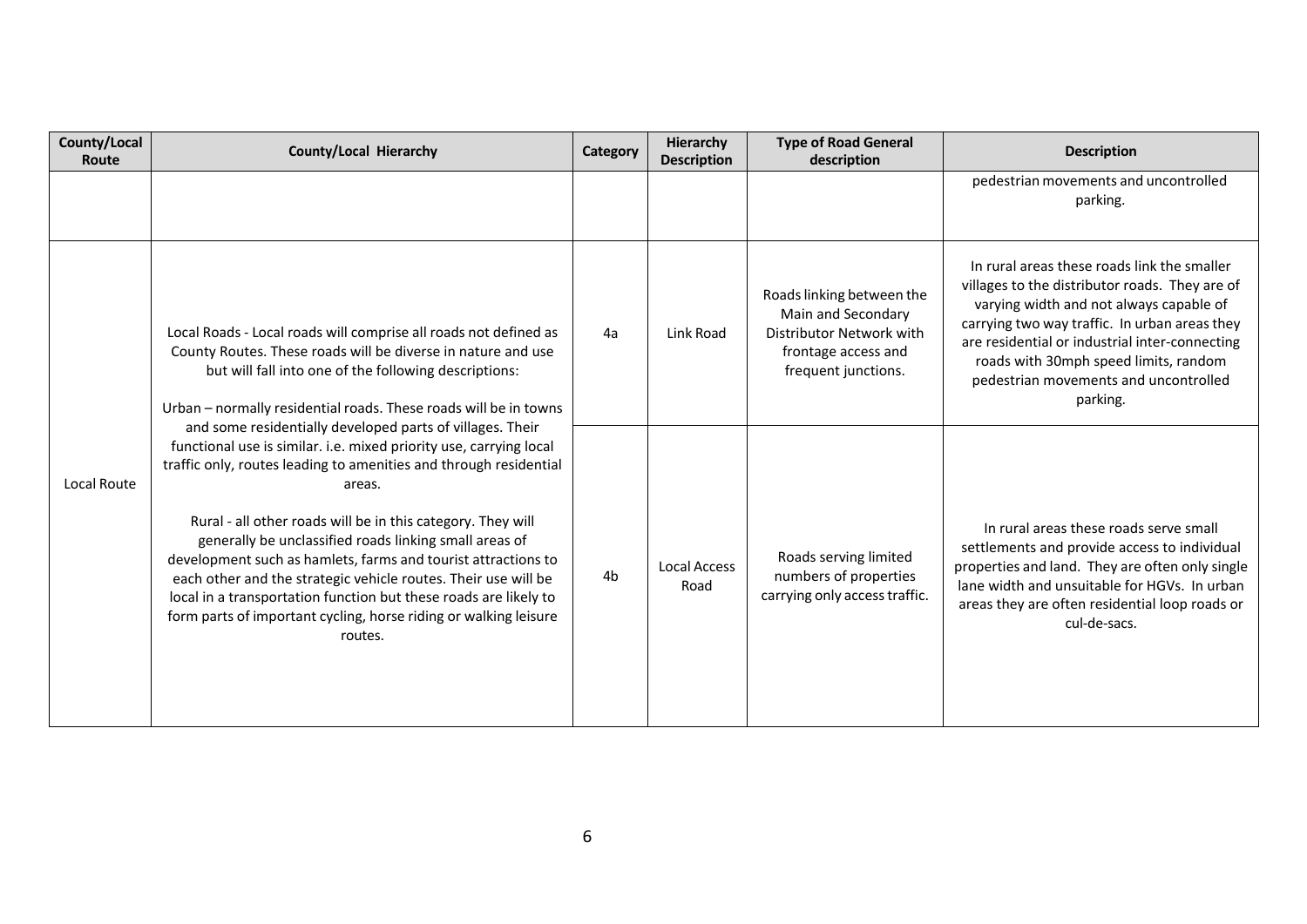# **1.2.2. Footway Hierarchy**

<span id="page-7-0"></span>The Essex Footway Network is a tailored functional route hierarchy that places the footway assets that the Council are responsible for into three hierarchies. These are:

- Primary Footway 1 (PF1)
- **Primary Footway 2 (PF2)**
- Primary Footway 3 (PF3)

The PF1 and PF2 hierarchies combined create the County Route Footway Network, this is the high footfall network of footways. PF3 footways create the Local Route Footway Network and are the low footfall footways in the County.

This hierarchy ensures all areas of the network are addressed appropriately, and allows the flexibility for the network to evolve, influenced by the changing needs of Essex and the highway users.

Below is a table outlining the national footway classification types and how they transpose into the Essex Footway Networks hierarchies.

|                                    | <b>Essex Footway</b><br><b>Hierarchy</b> | Code of<br><b>Practice</b><br><b>Category</b> | <b>Category Name</b>            | <b>Code of Practice</b><br><b>Description</b>                                                                       | <b>Essex Description</b>                                                                                                                                                                                                            |
|------------------------------------|------------------------------------------|-----------------------------------------------|---------------------------------|---------------------------------------------------------------------------------------------------------------------|-------------------------------------------------------------------------------------------------------------------------------------------------------------------------------------------------------------------------------------|
|                                    | PF1                                      | 1a                                            | Prestige Walking Zones          | Very busy areas of<br>towns and cities<br>with high public<br>space and street<br>scene<br>contribution.            | Very busy areas of towns and<br>cities with high public space<br>and street scene contribution.<br>Area not solely filled with<br>shops or businesses, has<br>other attraction for public.                                          |
| County<br>Route<br>(High           |                                          | 1                                             | <b>Primary Walking Routes</b>   | Busy urban<br>shopping and<br>business areas<br>and main<br>pedestrian routes.                                      | Busy urban shopping and<br>business areas and main<br>pedestrian routes.                                                                                                                                                            |
| Footfall)                          | PF <sub>2</sub>                          | $\overline{2}$                                | <b>Secondary Walking Routes</b> | Medium usage<br>routes through<br>local areas<br>feeding into<br>primary routes,<br>local shopping<br>centres, etc. | Medium usage routes<br>through local areas feeding<br>into primary routes, local<br>shopping centres, railway<br>stations, bus stations,<br>schools, hospitals, public<br>gardens, sports centres, and<br>other public spaces, etc. |
| Local<br>Route<br>(Low<br>Footfall | 3<br>PF3<br>4                            |                                               | Link Footways                   | Linking local<br>access footways<br>throughout urban<br>areas and busy<br>rural footways.                           | Linking local access footways<br>through urban areas and busy<br>rural footways.                                                                                                                                                    |
|                                    |                                          |                                               | Local Access Footways           | Footway<br>associated with<br>low usage, short<br>estate roads to<br>the main routes<br>and cul-de-sacs.            | Footway associated with low<br>usage, short estate roads to<br>the main routes and cul-de-<br>sacs.                                                                                                                                 |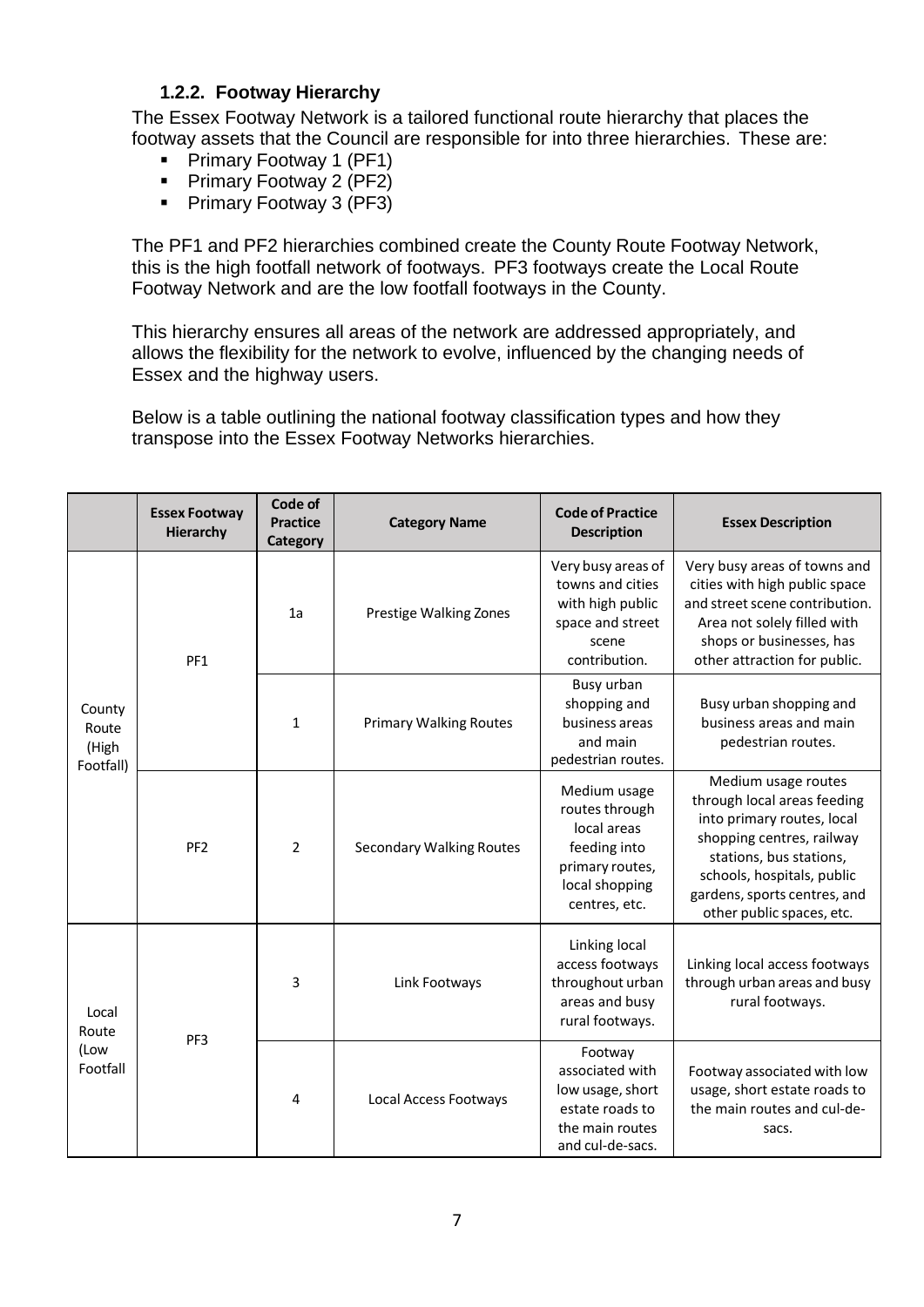#### **1.2.3. Cycleway Network/Hierarchy**

<span id="page-8-0"></span>Cycleways are currently inspected at the same time as the carriageway they are on and to that same frequency. If they are on or adjoining a footway they are inspected at the same time as and to the frequency of that footway.

A review is in progress of the full cycleway network and a functional hierarchy is being created that will allow the Council to take a much more tailored and prioritised approach to the network.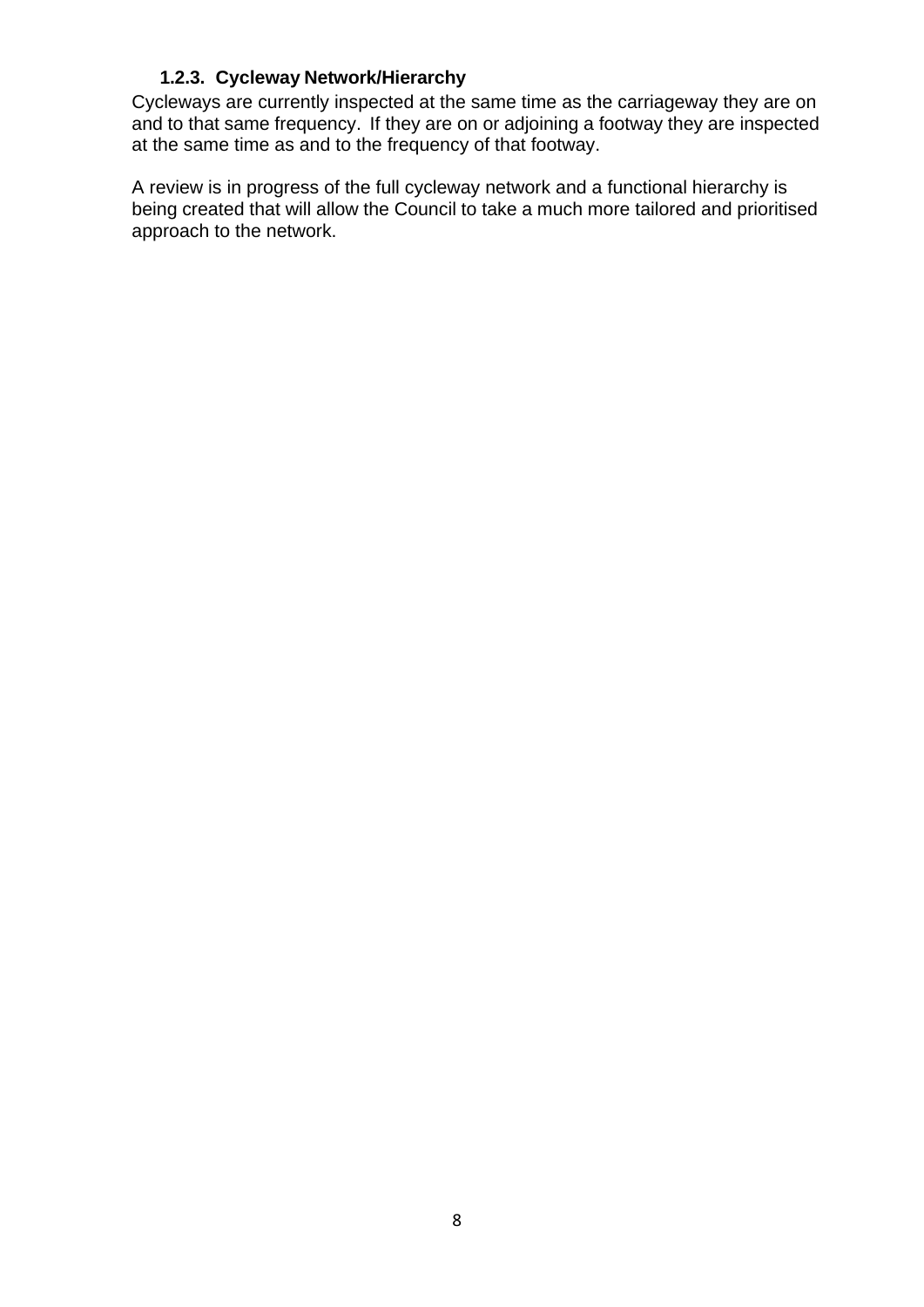# <span id="page-9-0"></span>**1.3. Safety Inspection – Strategy and Service Levels**

# <span id="page-9-1"></span>**1.3.1. General Principles for completion of Safety Inspections**

The council shall carry out safety inspections using trained personnel in the manner deemed appropriate for the particular inspection route. This will be either by a walked or driven inspection. The method of inspection will be as such that it will enable identification of defects as required to be identified by the strategy. Subject to this, the safety of the highway Inspector will always be of paramount consideration in determining the method of inspection. The methodology and procedures for carrying out inspections will be determined by the Director with responsibility for highways.

On some roads the carriageway and adjacent footway will be of differing inspection frequencies. The inspections will be undertaken at frequencies appropriate for both carriageway and footway.

Where necessary, driven inspections shall be driven in both directions where road traffic regulations permit.

Walked inspections of roads with footway facilities on both sides shall also be inspected in both directions.

In the event of severe conditions e.g. snow or emergency conditions that effect business continuity like outbreaks of illness the inspections may be suspended at the decision of the Inspections Manager.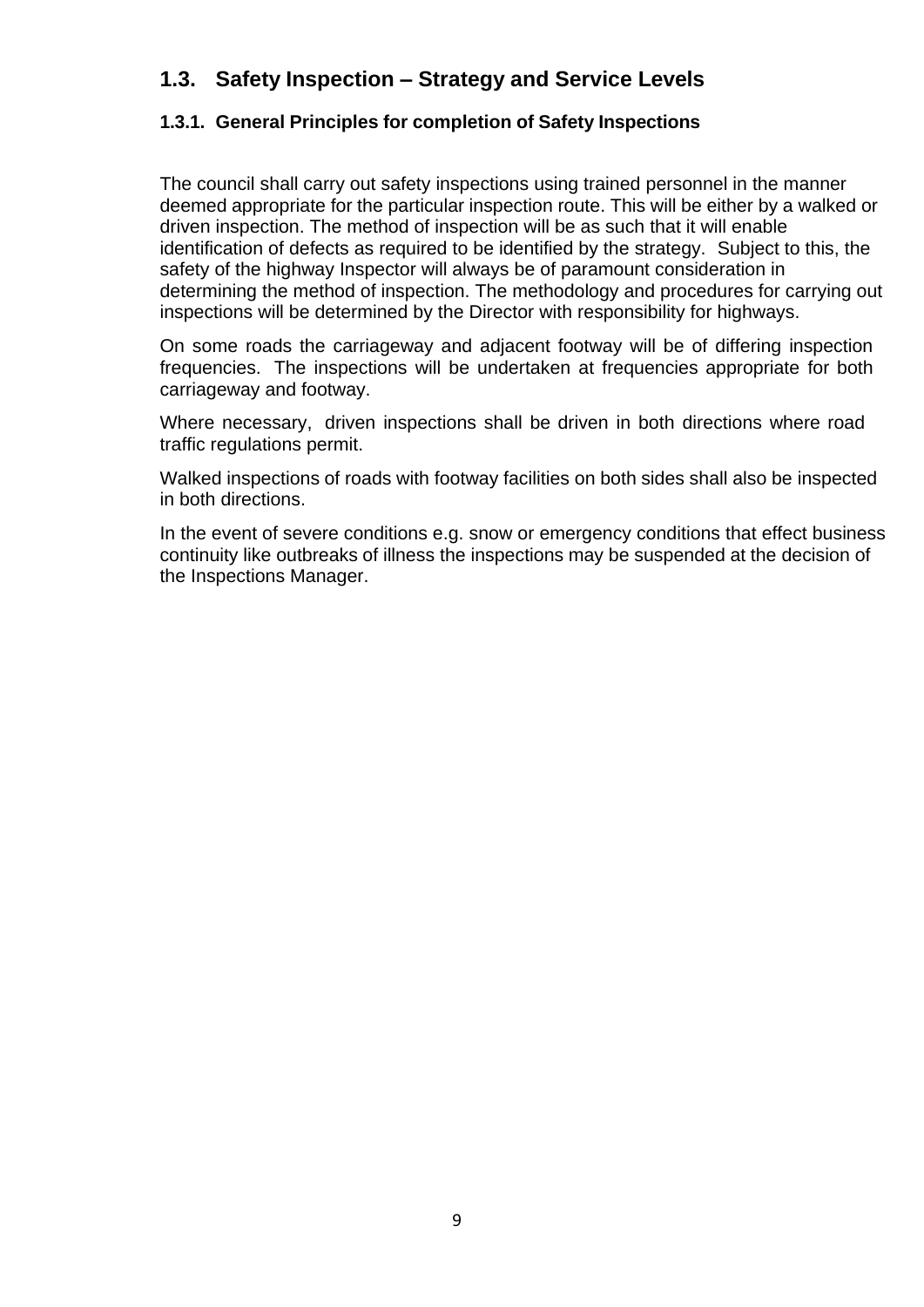# **1.3.2. Safety Inspection Frequency**

<span id="page-10-0"></span>The inspection frequency (table below) is aligned with the network hierarchy. The hierarchy has been developed and assigned based on the nature and usage of the asset.

| Feature               | Hierarchy                                                                                                                           | Inspection frequency                             |
|-----------------------|-------------------------------------------------------------------------------------------------------------------------------------|--------------------------------------------------|
| Carriageway           | County Road PR1<br>County Road PR2<br><b>Local Route</b>                                                                            | Monthly<br>3 Monthly<br>12 Monthly               |
| Footway &<br>Cycleway | <b>County Route Primary Footway PF1</b><br><b>County Route Primary Footway PF2</b><br><b>Local Route Footway PF3</b><br>Cycleway PC | Monthly<br>3 Monthly<br>12 Monthly<br>12 Monthly |

As far as possible Inspections are planned to maximise efficiency with all inspections undertaken within the calendar month that they are due. However, the programme will need to remain flexible due to holiday, sickness or other unforeseen events.

#### **1.3.3. Ad Hoc Inspections**

<span id="page-10-1"></span>In addition to the safety inspections the council receives reports and enquiries from a number of sources regarding its highway assets. The Council operates systems that allow these to be received either electronically or via traditional methods, for example a letter/telephone call. It also operates a system to receive reports or enquiries of an emergency nature out of hours.

An enquiry is not considered to be a defect meeting the investigatory levels until it has been assessed on site by an inspector. Until that time it remains a query from the public. Reports can be taken online or via a phone call. Due to their nature urgent reports cannot be reported online. The website provides the contact number for the customer to call to report anything that in their opinion is urgent.

On receipt of the report the unconfirmed defect will be triaged, based on the information received, and assigned to one of the following two categories.

| Urgent   | Urgent enquiries will be assessed the same working<br>day. *                                           |
|----------|--------------------------------------------------------------------------------------------------------|
| Standard | Our aim is to have an average assessment response<br>time of 28 days including site visit if required. |

\*During periods of high demand such as the period after severe weather it may not be possible to comply with *these response times.*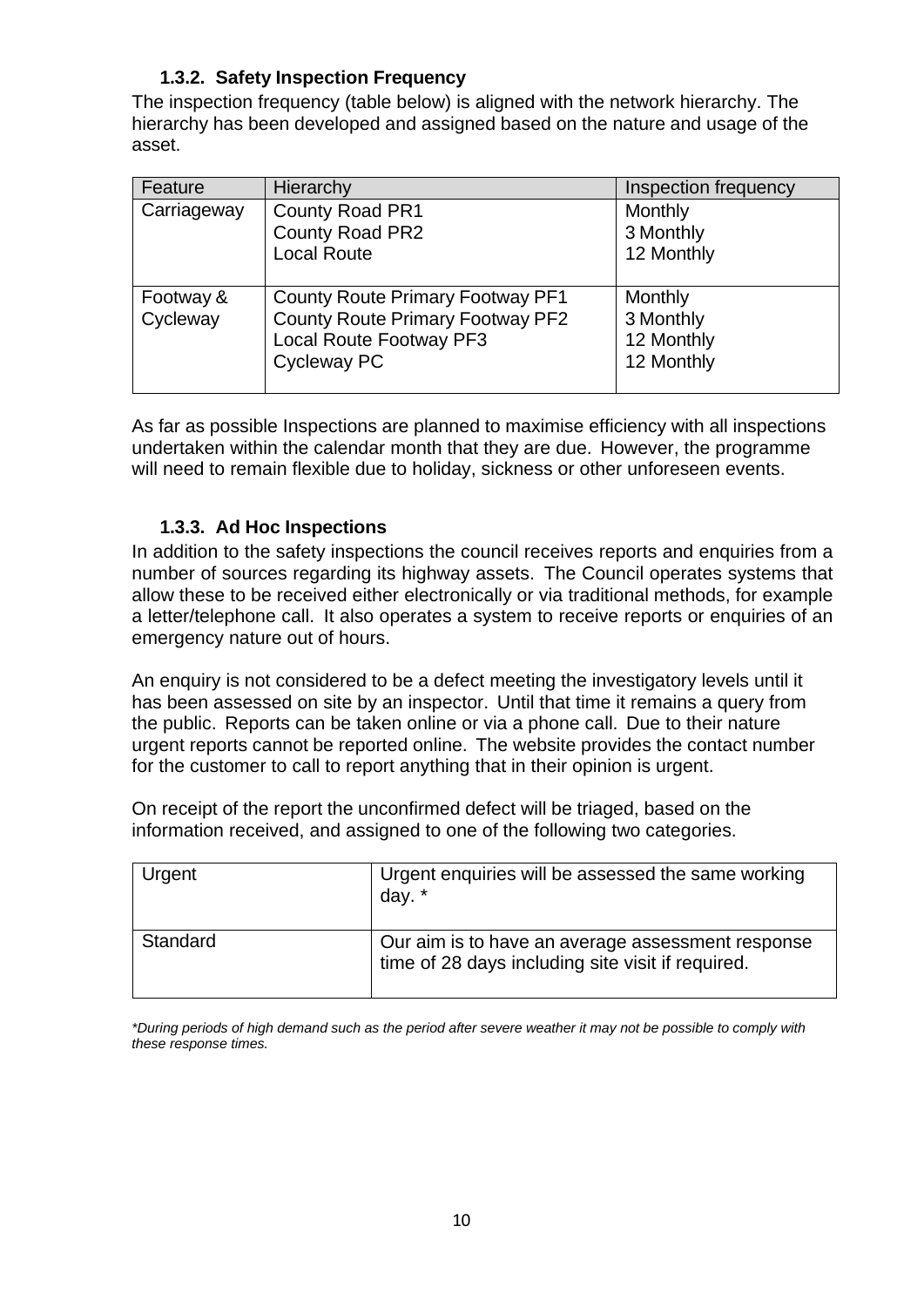# **1.4. Items to be inspected and their Investigatory Levels**

<span id="page-11-0"></span>The main purpose of a safety inspection is to identify defects that are likely to be a source of danger or of inconvenience to the highway user. The inspection can also be used to identify non-safety defects that have an impact on long term serviceability and sustainability of the highway asset.

Recording every minor defect or blemish on the highway network would not be reasonable or practical. Therefore lists of the common items that are inspected with their investigatory levels are set out below.

All defects listed below that meet or exceed the investigatory levels are recorded.

The items to be assessed during an inspection and the corresponding investigatory levels are set out below.

| Item                                          | <b>Defect</b>                                                                                                                                                                                                                                                                                                                                                         | Investigatory level                       |
|-----------------------------------------------|-----------------------------------------------------------------------------------------------------------------------------------------------------------------------------------------------------------------------------------------------------------------------------------------------------------------------------------------------------------------------|-------------------------------------------|
| Carriageway/                                  | Pothole                                                                                                                                                                                                                                                                                                                                                               | $\geq$ 50mm depth at                      |
| Cycleway                                      | 100mm across in two perpendicular                                                                                                                                                                                                                                                                                                                                     | lowest point                              |
| <b>Surface</b>                                | directions                                                                                                                                                                                                                                                                                                                                                            |                                           |
|                                               | Depressions or deformations or < 400mm in<br>any width)                                                                                                                                                                                                                                                                                                               | $± 50mm$ depth<br>from designed<br>level  |
|                                               | <b>Wheel track Rutting</b>                                                                                                                                                                                                                                                                                                                                            | $± 50$ mm depth<br>from designed<br>level |
|                                               | Longitudinal or transverse cracking (in<br>carriageways of composite or ridged<br>construction or at other construction joints)                                                                                                                                                                                                                                       | 50mm deep,<br>≥40mm in width              |
|                                               | Sudden Changes in level (i.e. at joints in<br>composite or ridged construction joints)<br>Defects found within a designated<br>pedestrian crossing area within a<br>carriageway (such as zebra crossing) will be<br>recorded at the corresponding footway<br>investigatory levels. All other areas will be<br>treated as per the carriageway investigatory<br>levels. | $\geq$ 50mm                               |
|                                               | Dedicated cycle lanes 75mm across in two<br>perpendicular directions                                                                                                                                                                                                                                                                                                  | $\geq$ 50mm depth at<br>lowest point      |
| Footway<br>Surface,<br>(including<br>Cycleway | Surface defect 75mm across                                                                                                                                                                                                                                                                                                                                            | $\geq$ 20mm                               |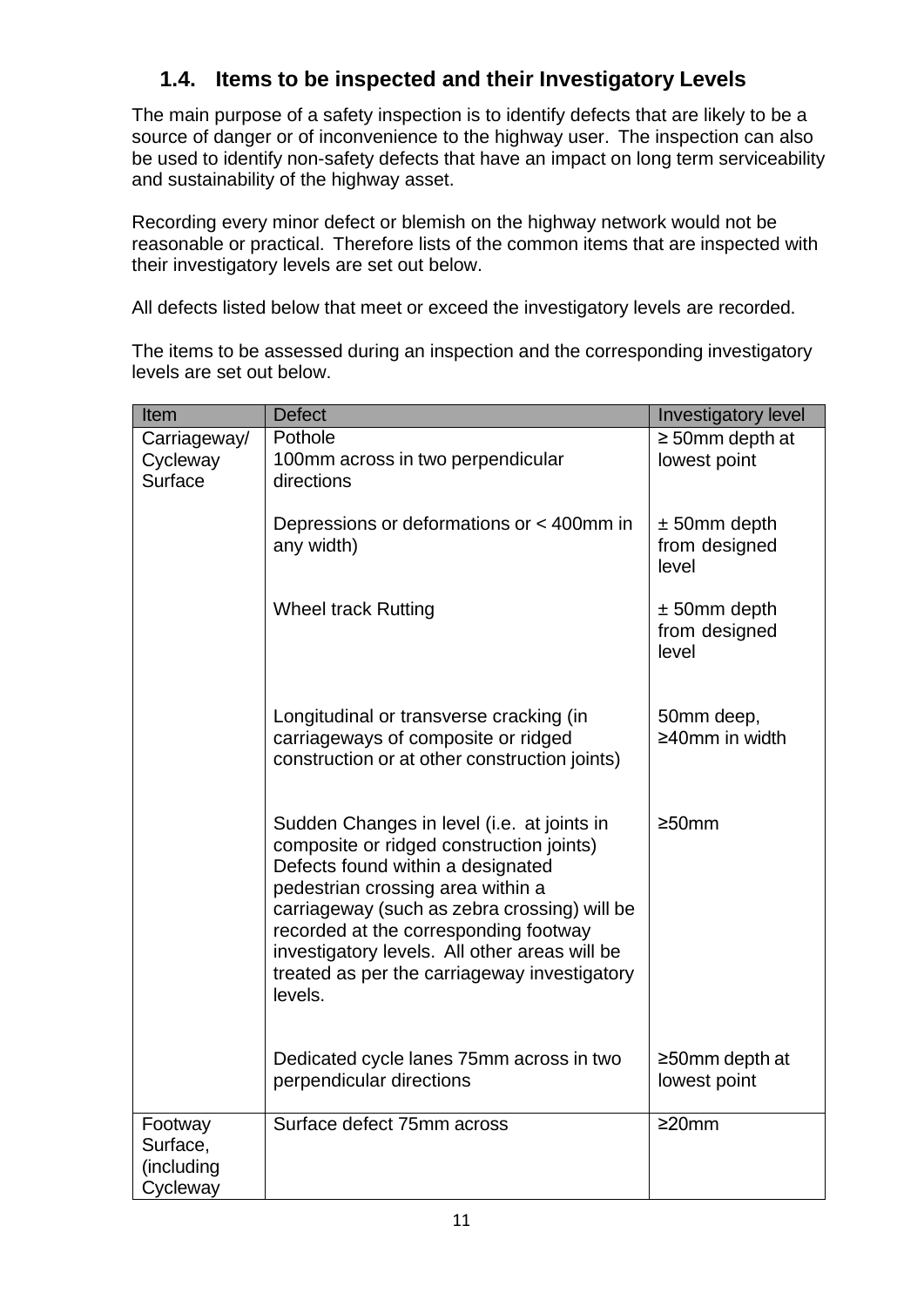| and shared<br>surfaces)                     | Displaced Slab/block paving, Trip/Sudden<br>level difference              | $\geq$ 20mm                                                                       |
|---------------------------------------------|---------------------------------------------------------------------------|-----------------------------------------------------------------------------------|
|                                             | Rocking slab or block paving                                              | $\geq$ 20mm (of vertical<br>movement)                                             |
|                                             | Gradient changes in surface levels e.g. due<br>to iron works, tree roots  | $±30mm$ (from<br>designed finished<br>level)                                      |
|                                             | Broken or cracked flag paving (but still<br>restrained)                   | Defect present                                                                    |
| <b>Kerbs</b><br>(adjacent to                | Missing/ displaced (unrestrained)                                         | Defect present                                                                    |
| Carriageway<br>and Footway)                 | Loose/rocking (unrestrained movement<br>when pressure is applied)         | ≥20mm of<br>movement in any<br>direction.                                         |
|                                             | Misaligned (but still restrained)                                         | ≥20mm in a<br>vertical alignment<br>and $\geq$ 50mm in<br>horizontal<br>alignment |
|                                             | Chipped/damaged with a trip or sudden<br>level difference on the top face | $\geq$ 20mm                                                                       |
| <b>Kerbs</b><br>(adjacent to<br>Carriageway | Missing/displaced (unrestrained)                                          | Defect present                                                                    |
| only)                                       | Loose/rocking (unrestrained movement<br>when pressure is applied)         | $\geq 50$ mm of<br>movement in any<br>direction.                                  |
|                                             | Misaligned (but still restrained)                                         | ≥50mm in a<br>vertical alignment<br>and $\geq$ 50mm in<br>horizontal<br>alignment |
|                                             | Chipped/damaged with a trip or sudden<br>level difference on the top face | $\geq$ 50mm depth and<br>75mm along the<br>length of the kerb                     |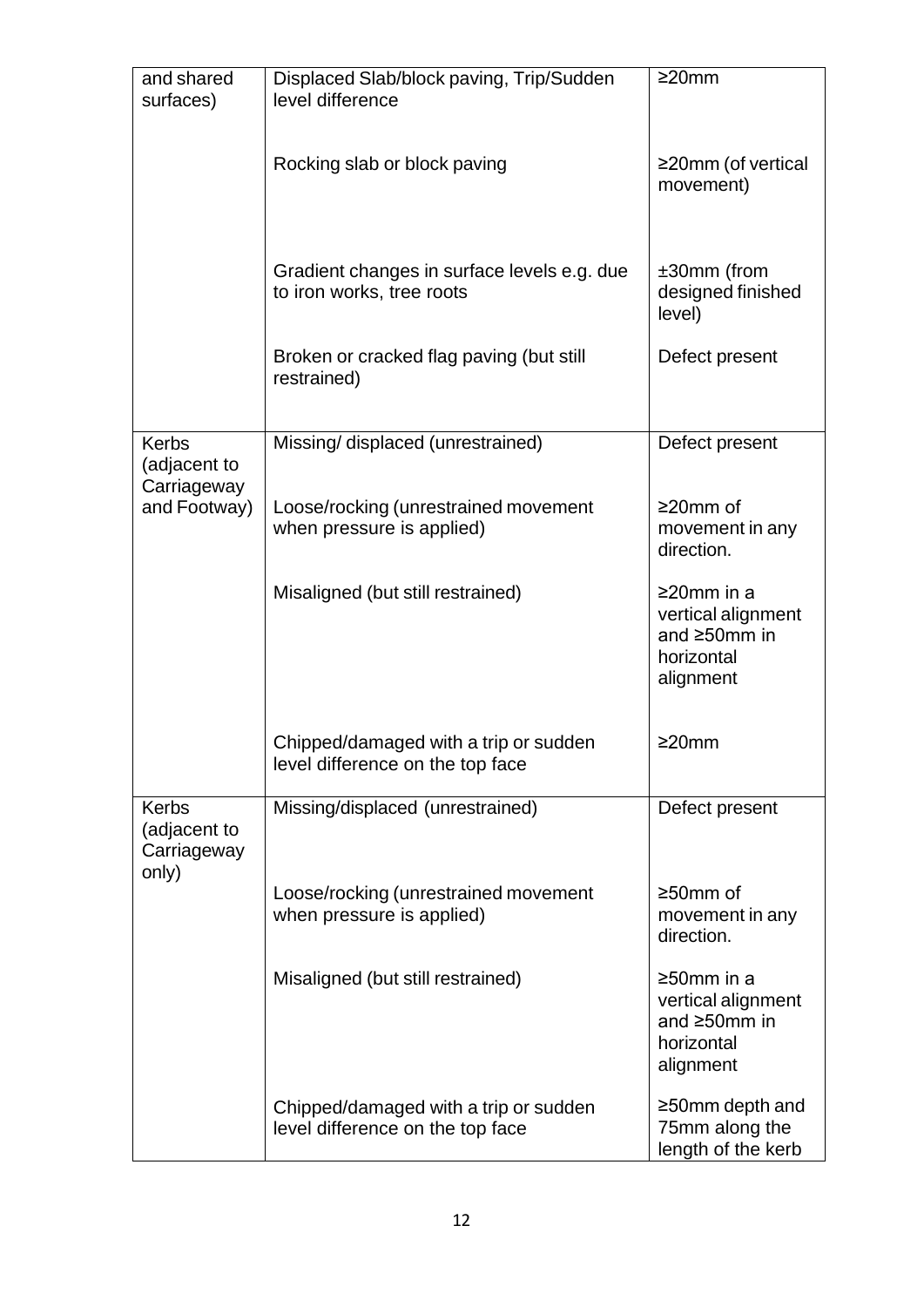| Verges<br>Soft Verges-<br><b>Grass or Mud</b>              | Over run or sunken area adjacent to the<br>edge of the carriageway pavement<br>construction.      | ≥150mm in depth                                              |
|------------------------------------------------------------|---------------------------------------------------------------------------------------------------|--------------------------------------------------------------|
|                                                            | Over run or sunken area adjacent to the<br>edge of the footway/cycleway pavement<br>construction. | $\geq$ 100mm in depth                                        |
| Hard Verges-<br>surfaced non-<br>footway or<br>carriageway | Damaged area of non-footway or non-<br>carriageway area adjacent to a carriageway                 | ≥150mm in depth                                              |
| areas                                                      | Damaged area of non-footway or non-<br>carriageway area adjacent to a footway                     | $\geq$ 100mm in depth                                        |
| Iron Works-<br>in<br>Carriageways                          | Gaps in framework (other than designed<br>and manufactured)                                       | $\geq$ 40mm in width.                                        |
|                                                            | Level differences between covers and frame                                                        | $±$ 40mm depth<br>from designed<br>level                     |
|                                                            | Rocking/noisy covers<br>Cracked/broken Cover                                                      | Defect present                                               |
|                                                            | Worn/polished covers                                                                              | ≥25%<br>worn/polished                                        |
|                                                            | <b>Missing Cover</b>                                                                              | <b>Defect Present</b>                                        |
|                                                            | Material reinstatement/surround failure                                                           | 50mm deep,<br>100mm across in<br>any horizontal<br>direction |
| Iron Works -<br>in Cycleways,<br>Shared                    | Gaps in framework (other than designed<br>and manufactured)                                       | ≥25mm in width.                                              |
| surfaces and<br>Footways                                   | Level differences between covers and frame                                                        | $±$ 20mm depth<br>from designed<br>level                     |
|                                                            | Rocking/noisy covers                                                                              | Defect present                                               |
|                                                            | Cracked/broken Cover                                                                              | <b>Defect Present</b>                                        |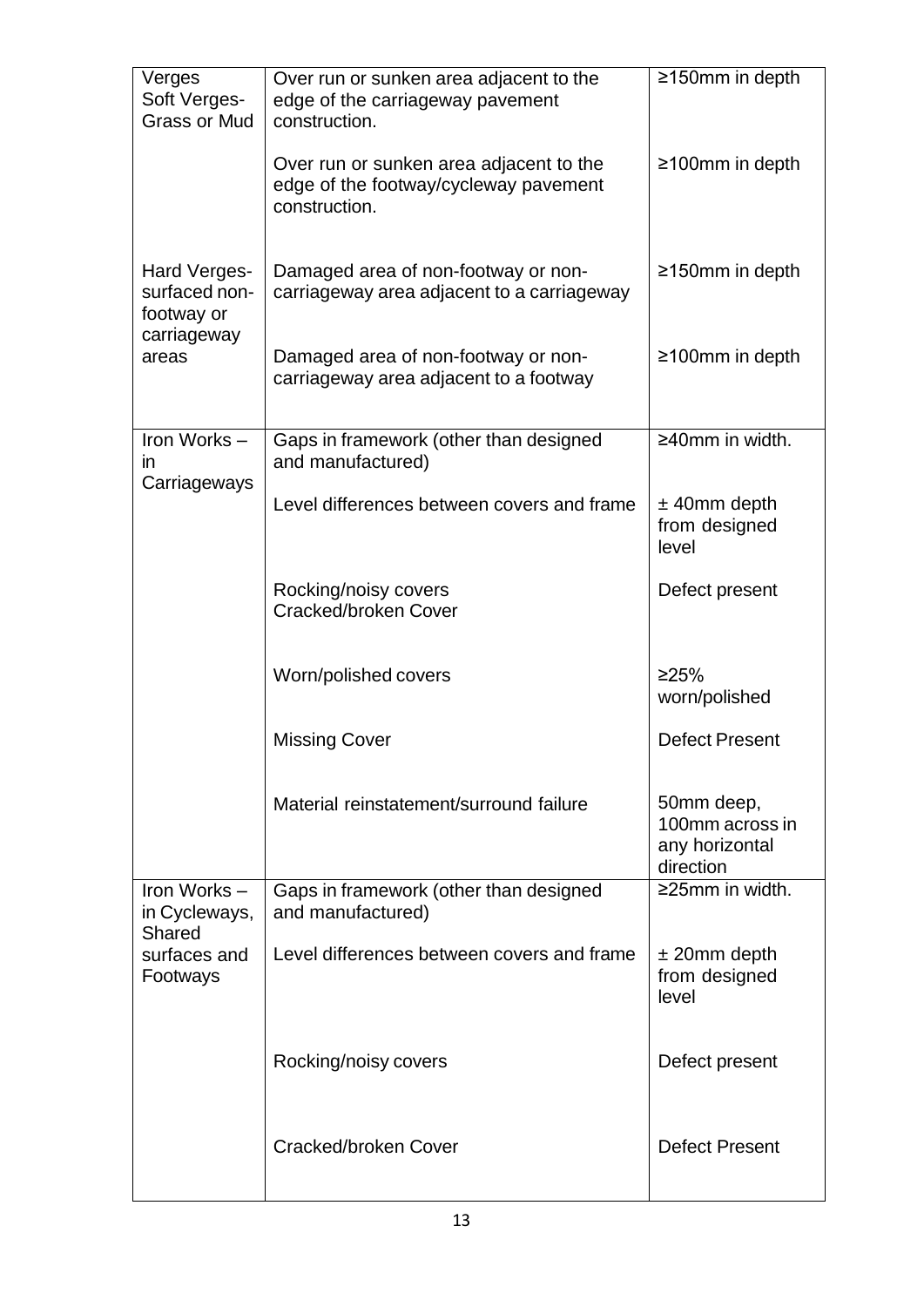|                                                                                   | Worn/polished covers                                                                                              | ≥25%<br>worn/polished |
|-----------------------------------------------------------------------------------|-------------------------------------------------------------------------------------------------------------------|-----------------------|
|                                                                                   | <b>Missing Cover</b>                                                                                              | Defect present        |
| Flooding/<br>Drainage                                                             | Substantial Standing water/flooding 2 hours<br>after cessation of rainfall 1.5 meters from<br>edge of carriageway | <b>Defect Present</b> |
|                                                                                   | Substantial Running water across the<br>highway (other than by design i.e. Ford)                                  | <b>Defect Present</b> |
|                                                                                   | Collapsed/blocked drainage system                                                                                 | <b>Defect Present</b> |
|                                                                                   | Blocked gully (silted above outlet)                                                                               | <b>Defect Present</b> |
| Road<br><b>Markings</b>                                                           | Faded or worn markings - regulatory<br>markings (Give Way, Stop, Zebra Crossings<br>etc)                          | <b>25% loss</b>       |
|                                                                                   | Faded or worn marking – all others                                                                                | 50% loss              |
| <b>Road Studs</b>                                                                 | Missing, displaced, lose or defective                                                                             | <b>Defect Present</b> |
| <b>Traffic Signs</b>                                                              | Missing, damaged signs                                                                                            | <b>Defect Present</b> |
|                                                                                   | Dirty, faded or worn signs                                                                                        | 25% loss              |
| Vehicle<br>Restraint<br>Barriers,<br>Pedestrian<br><b>Barriers and</b><br>fencing | Damaged, moving or misaligned.                                                                                    | <b>Defect Present</b> |
| <b>Bollards</b>                                                                   | Damaged/missing or misaligned                                                                                     | <b>Defect Present</b> |
|                                                                                   | Dirty, faded.                                                                                                     | 25% loss              |
| <b>Street</b><br>Lighting and                                                     | Not operating, malfunctioning,                                                                                    | <b>Defect Present</b> |
| lit items                                                                         | Damaged or misaligned posts and other<br>furniture,                                                               | <b>Defect Present</b> |
|                                                                                   | <b>Exposed wiring</b>                                                                                             | Defect present        |
| <b>Traffic</b><br>Signals and<br>other                                            | Signals not operating, malfunctioning                                                                             | <b>Defect Present</b> |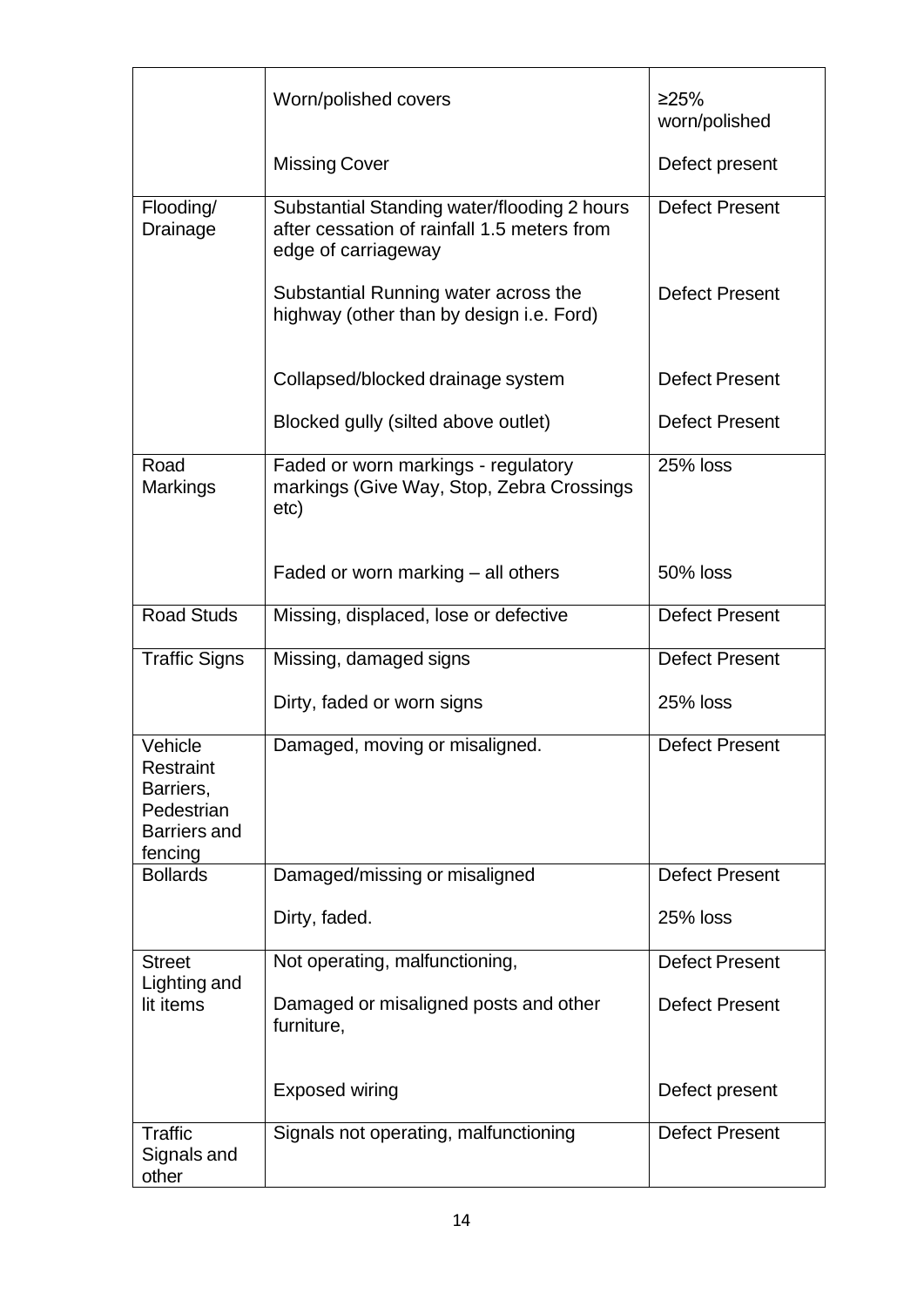| electronic<br>items                | Damaged or misaligned posts and other<br>furniture                                                                                    | <b>Defect Present</b>                                                                     |
|------------------------------------|---------------------------------------------------------------------------------------------------------------------------------------|-------------------------------------------------------------------------------------------|
|                                    | <b>Exposed wiring</b>                                                                                                                 | Defect present                                                                            |
|                                    | Obscured/dirty/faded signal lights                                                                                                    | 25% loss                                                                                  |
| Trees,<br>Hedges and<br>vegetation | Unstable tree (or hedge) fallen or in danger<br>of falling onto the highway                                                           | Defect present                                                                            |
|                                    | Overhanging tree leading to loss of height<br>clearance                                                                               | $\leq$ 2.1m over<br>Footway<br>$\leq$ 2.4m over Cycle<br>Way<br>≤5.1m over<br>Carriageway |
|                                    | Encroachment on to the highway                                                                                                        | <b>Defect Present</b>                                                                     |
|                                    | Obstructing visibility spays/lines                                                                                                    | <b>Defect Present</b>                                                                     |
|                                    | Obstructing signs, lighting and traffic signal                                                                                        | <b>Defect Present</b>                                                                     |
| Highway<br>general<br>condition    | Oil/fuel/debris/mud/stone/gravel at a level<br>likely to be a hazard                                                                  | <b>Defect Present</b>                                                                     |
|                                    | Fire Damage                                                                                                                           | <b>Defect Present</b>                                                                     |
|                                    | Damaged/missing street furniture                                                                                                      | <b>Defect Present</b>                                                                     |
|                                    | Illegal signs                                                                                                                         | <b>Defect Present</b>                                                                     |
|                                    | Obstructions                                                                                                                          | <b>Defect Present</b>                                                                     |
|                                    | Obstructed sight lines                                                                                                                | <b>Defect Present</b>                                                                     |
|                                    | Offensive graffiti                                                                                                                    | <b>Defect Present</b>                                                                     |
|                                    | Illegal vehicle crossing                                                                                                              | <b>Defect Present</b>                                                                     |
| Other                              | Other issues that an inspector identifies<br>during an inspection that they consider<br>should be recorded as part of the inspection. | <b>Defect Present</b>                                                                     |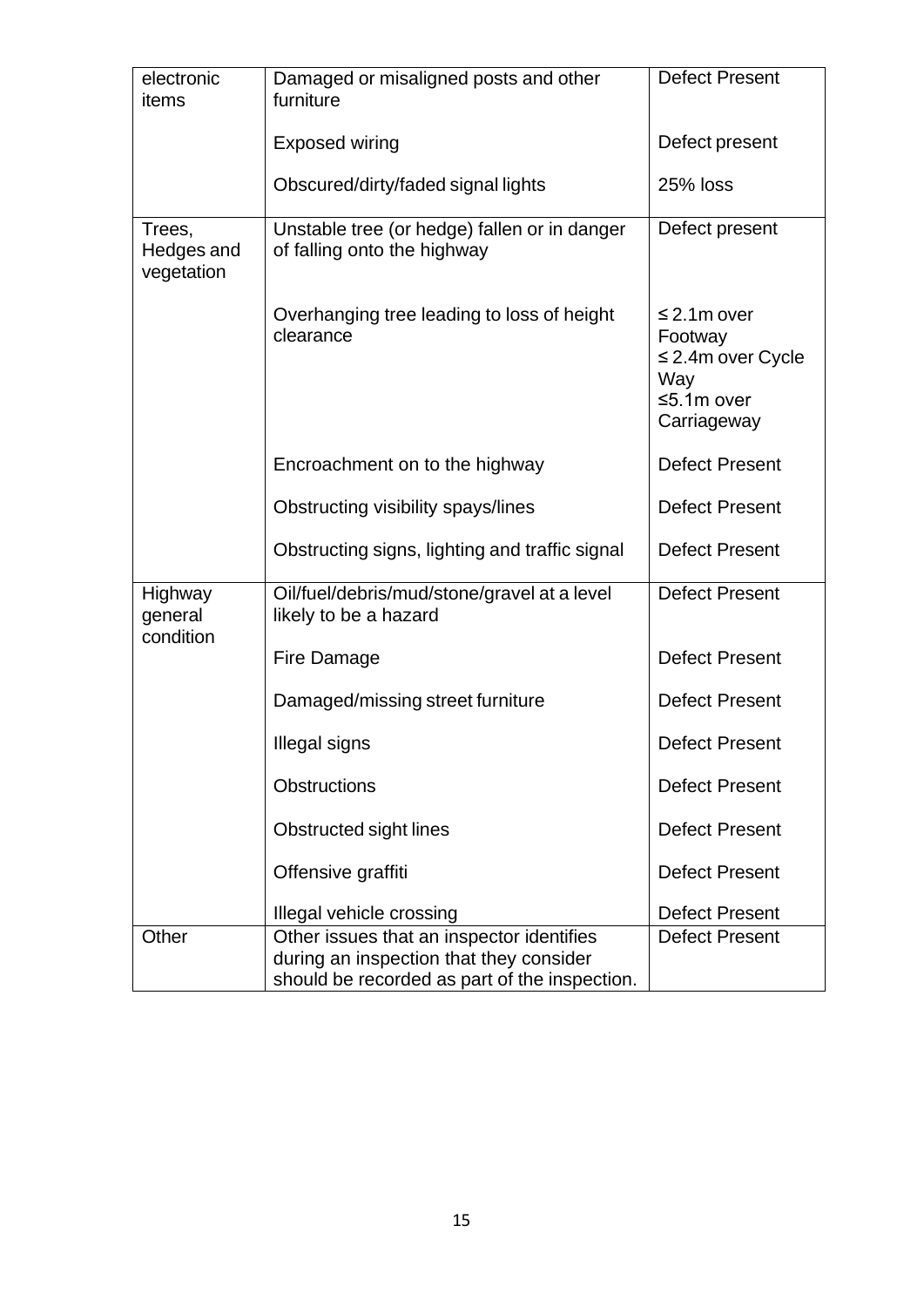# **1.5. Defect assessment**

<span id="page-16-0"></span>Recorded defects are risk assessed during the inspection on a site specific basis. This allows other considerations that the inspector feels relevant to be factored into the risk assessment and is used to determine the level of response.

The process and methodology applied by the inspector is set out below.

When a defect meets investigatory level, it is risk assessed. The risk shall be assessed in two parts;

# **1.5.1. Consequence**

<span id="page-16-1"></span>The Inspector will conduct an assessment which considers the most likely outcome if there is an interaction by a highway user with the defect.

Examples of factors that an Inspector will consider are:

- The type of highway user likely to interact with the defect e.g. a pedestrian or cyclist, who would be more vulnerable to be caused personal injury
- Any other circumstances that would increase the likely consequence of an interaction e.g. a trip defect located at the top of steps

The likely consequence of an interaction by a highway user will be quantified by the Inspector using their experience and judgement on a scale of 1 to 4:

- 1. Negligible consequence e.g. minor jarring to the occupants of a vehicle
- 2. Minor consequence e.g. dented or scuffed wheel rim on a vehicle
- 3. Noticeable consequence e.g. a burst tyre on the vehicle
- 4. Serious consequence e.g. vehicle incurs major damage

# **1.5.2. Likelihood**

<span id="page-16-2"></span>The likelihood of a highway user interacting with the defect shall be quantified on a scale of 1 to 4.

Considerations will include the following;

- Its location in the highway, considering all highway users
- Local facilities e.g. schools, hospitals
- Other factors within the knowledge of the inspector
	- 1. Very Low likelihood (up to 40% of users)
	- 2. Low likelihood (41 to 60% of users)
	- 3. Medium likelihood (61 to 80% of users)
	- 4. High likelihood (over 80% of users)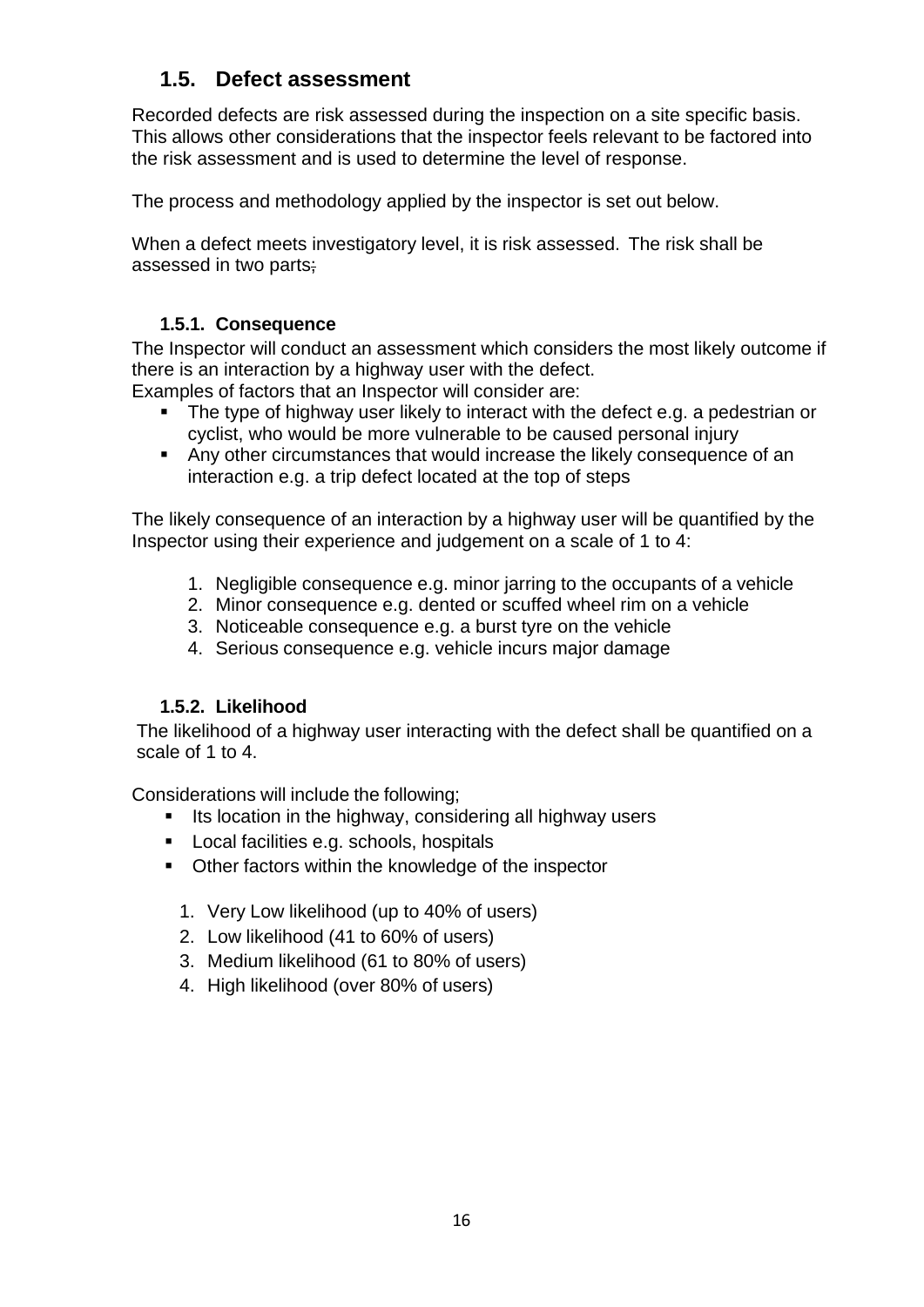|             |                         | Likelihood              |                                     |                             |                         |
|-------------|-------------------------|-------------------------|-------------------------------------|-----------------------------|-------------------------|
| Consequence |                         | Very Low<br>(up to 40%) | Low<br>$\overline{2}$<br>$(41-60%)$ | Medium<br>3<br>$(61 - 80%)$ | High<br>4<br>(over 80%) |
|             | Negligible              | 1                       | $\overline{2}$                      | 3                           | $\overline{4}$          |
|             | Minor<br>$\overline{2}$ | $\overline{2}$          | $\overline{4}$                      | $6\phantom{1}6$             | $\boldsymbol{8}$        |
|             | Noticeable<br>3         | 3                       | $6\phantom{1}6$                     | 9                           | 12                      |
|             | Serious<br>4            | $\overline{4}$          | 8                                   | 12                          | 16                      |

# **1.5.3. Risk Factor Score**

<span id="page-17-0"></span>The risk factor is the combination of likelihood and consequence assessments multiplied together. This will produce a range of scores from 1 to 16. It is this score that identifies the seriousness of the risk and consequently that appropriate level of response.

The level of response can be correlated with the risk factor scores via the Risk matrix overleaf.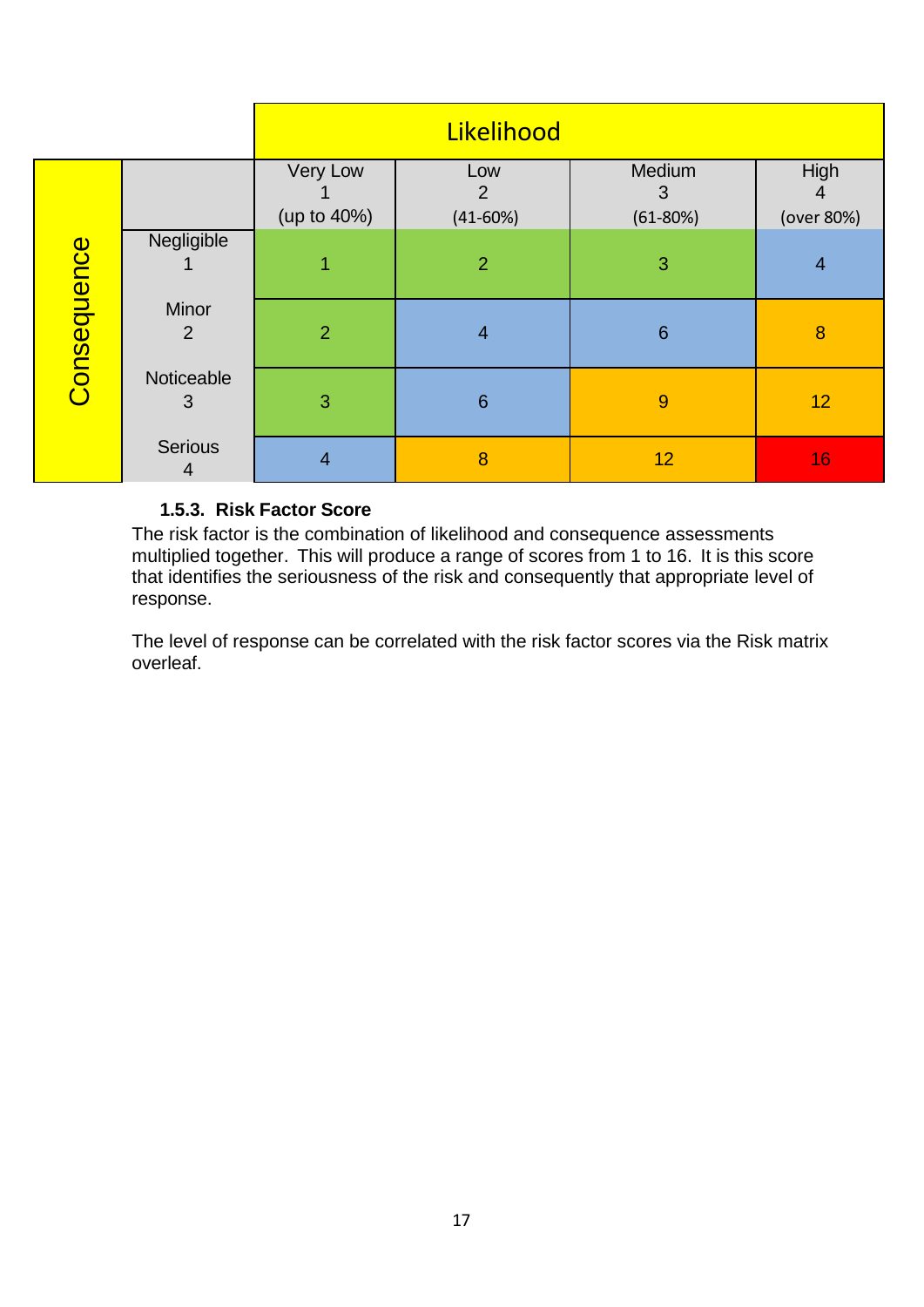# **1.6. Defect response times**

<span id="page-18-0"></span>Defects will be defined as follows;

Priority 1 and 2 defects are those that following risk assessment may be potentially so dangerous to the public that they require urgent attention because they represent an immediate or imminent safety hazard or because there is a risk of short-term structural deterioration.

Priority 3 and 4 defects are those that following risk assessment are of low risk of causing harm, and are considered to be defects that impact long term serviceability and sustainability of the highway asset. These defects will be addressed in a planned manner as resources permit.

Response time is defined as the time taken to deliver a make safe or permanent repair from the time the defect is assessed on site by an inspector.

| <b>County Route carriageways or</b><br>footways |                                                                                              | Local Route carriageways or<br>footways |                                                                                              | Non-carriageway or non-footway<br>assets |                                                                                                                                                                                                                                                              |
|-------------------------------------------------|----------------------------------------------------------------------------------------------|-----------------------------------------|----------------------------------------------------------------------------------------------|------------------------------------------|--------------------------------------------------------------------------------------------------------------------------------------------------------------------------------------------------------------------------------------------------------------|
| Priority response                               | Response Time                                                                                | Priority response                       | Response Time                                                                                | Priority response                        | Response Time                                                                                                                                                                                                                                                |
| <b>S1 (score 16)</b>                            | 2 hours*                                                                                     | <b>S1 (score 16)</b>                    | 2 hours*                                                                                     | <b>S1 (score 16)</b>                     | 2 hours*                                                                                                                                                                                                                                                     |
| <b>S2</b> (scores 8-12)                         | 2 working<br>days*                                                                           | <b>S2</b> (scores 8-12)                 | 5 working days*                                                                              | <b>S2</b> (scores 8-12)                  | If an S2 defect<br>is in the<br>carriageway the<br>response time<br>will be inherited<br>from the<br>carriageway<br>hierarchy S2. If<br>the S2 defect is<br>in the footway<br>the response<br>time will be<br>inherited from<br>the footway<br>hierarchy S2. |
| <b>S3</b> (scores 4-6)                          | Defect to be<br>considered for<br>repair as part of<br>a planned<br>maintenance<br>programme | <b>S3</b> (scores 4-6)                  | Defect to be<br>considered for<br>repair as part of<br>a planned<br>maintenance<br>programme | <b>S3</b> (scores 4-6)                   | Defect to be<br>considered for<br>repair as part of<br>a planned<br>maintenance<br>programme                                                                                                                                                                 |
| <b>S4</b> (scores 1-3)                          | Presumption<br>not to<br>undertake<br>repair within a<br>stated time<br>period               | <b>S4</b> (scores 1-3)                  | Presumption not<br>to undertake<br>repair within a<br>stated time<br>period                  | <b>S4</b> (scores 1-3)                   | Presumption<br>not to<br>undertake<br>repair within a<br>stated time<br>period                                                                                                                                                                               |

\*Where a S1 defect may require follow up treatment to affect a permanent repair, this will be undertaken as Priority 3 (S3) defect.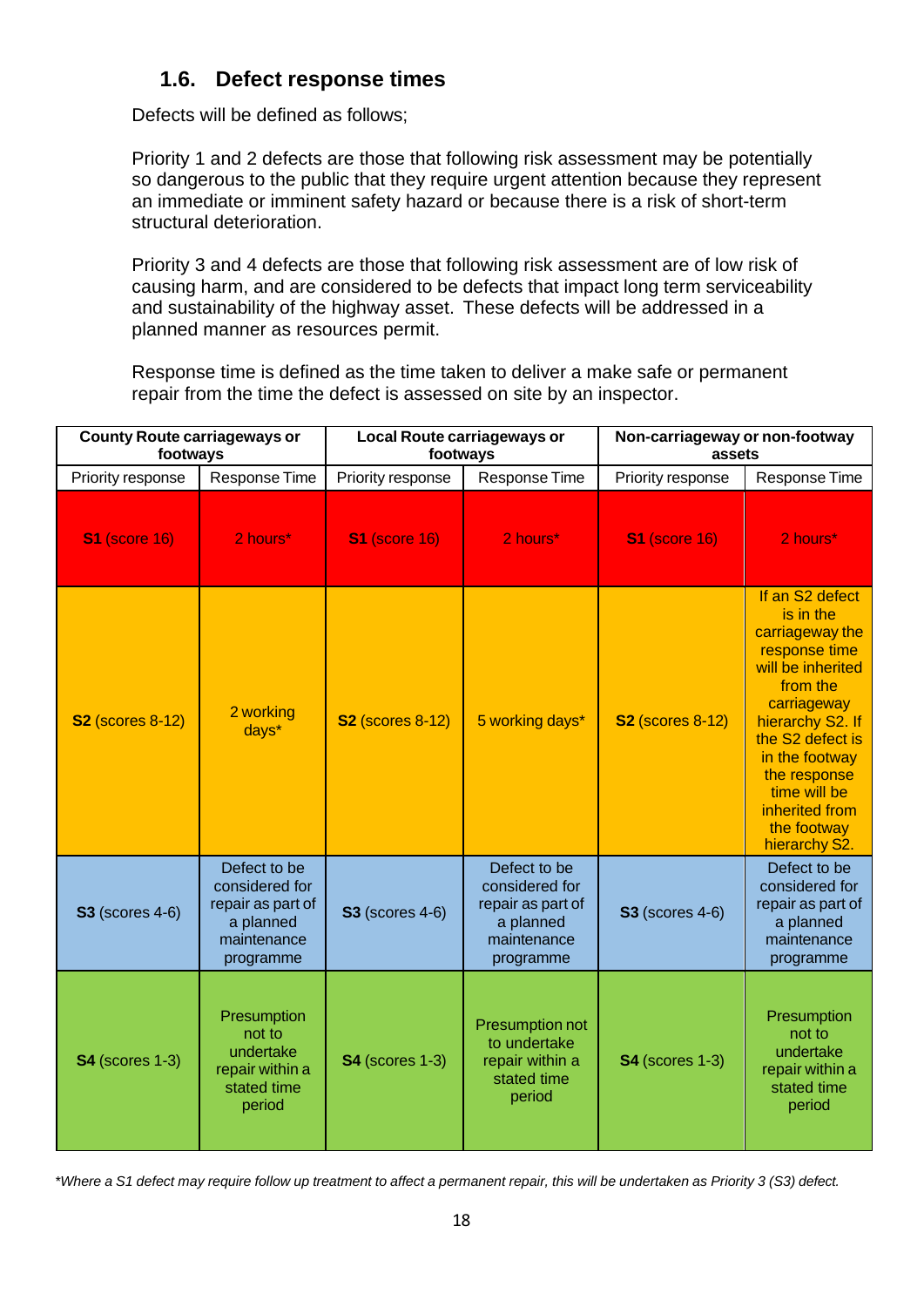## **1.6.1. Guidance and monitoring**

<span id="page-19-0"></span>This type of assessment by its nature is subjective and therefore every Inspector attends regular training sessions. In addition there is an audit regime in place to check the quality and consistency of defect identification and recording.

The Highway Inspection manual contains information about how inspectors undertake this function.

# **1.6.2. Exceptions**

<span id="page-19-1"></span>There will be occasions where the inspector will be faced with exceptional situations or when having completed the defect assessment the Inspector feels a higher priority is warranted. In such situations the inspector may use their discretion to increase the priority of a defect.

In these cases the inspector will record this increase on the notes relevant to the defect summarising their reasoning. Supporting evidence in the form of extra photographs, etc., may be linked or attached within the asset management system.

# **1.6.3. Recording of inspections and defects**

<span id="page-19-2"></span>All routine safety inspections are to be electronically recorded with the following information.

- Date and time of inspection
- Identity of the lead inspector
- Weather conditions and highway surface state
- Type of inspection
- Identity of secondary inspector (if applicable)
- Notes of any issues or concerns noted by the inspector.
- General photographs of the road or highway that was inspected.

Defects will be recorded with the following information.

- Date and time that the defect was recorded
- Identity of the inspector
- Description of the defect (including any measurements)
- Location of the defect
- The assessment scores and Risk factor score
- The defect priority
- Linked photographs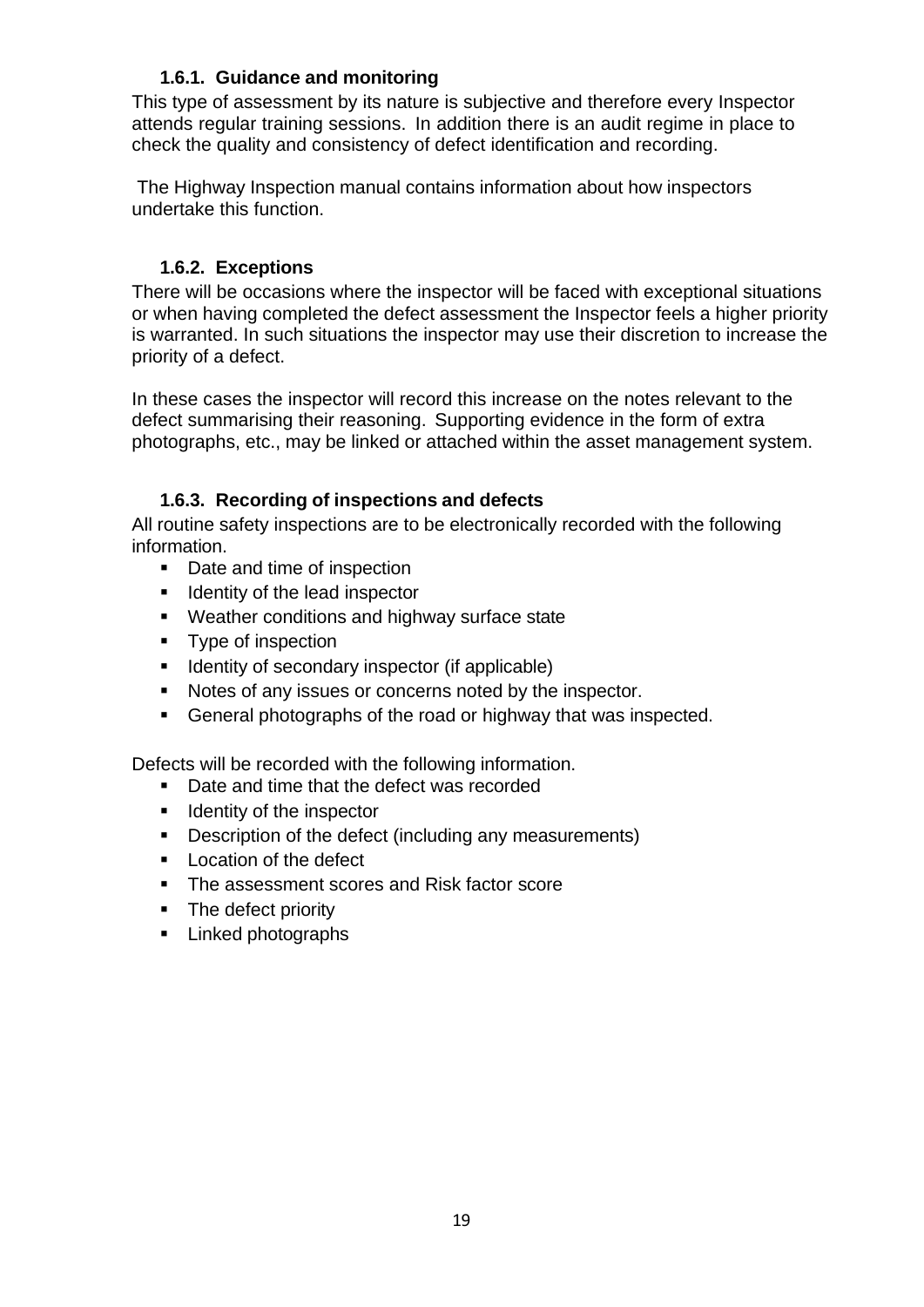#### **1.6.4. Performance Management**

<span id="page-20-0"></span>In order to assess and manage the delivery the following measures and indicators will be recorded and assessed:

- 1. Monitoring and reporting each year the level of missed inspections, split by cause
- 2. Monitoring and reporting each month the level of defects being recorded, split by priority

The reports shall be maintained and presented as Safety Inspection Performance Measures.

# **1.6.5. Key roles and Competencies**

<span id="page-20-1"></span>There is a dedicated team whose main function is undertaking Highway Safety Inspections and reactive Inspections in accordance with this Strategy. All members of the team will be assessed against the Highway Inspections Competency Framework to ensure they meet the minimum standards for their role.

The Competency Framework will set out the expected knowledge level against the relevant tasks or requirements for each role in the team.